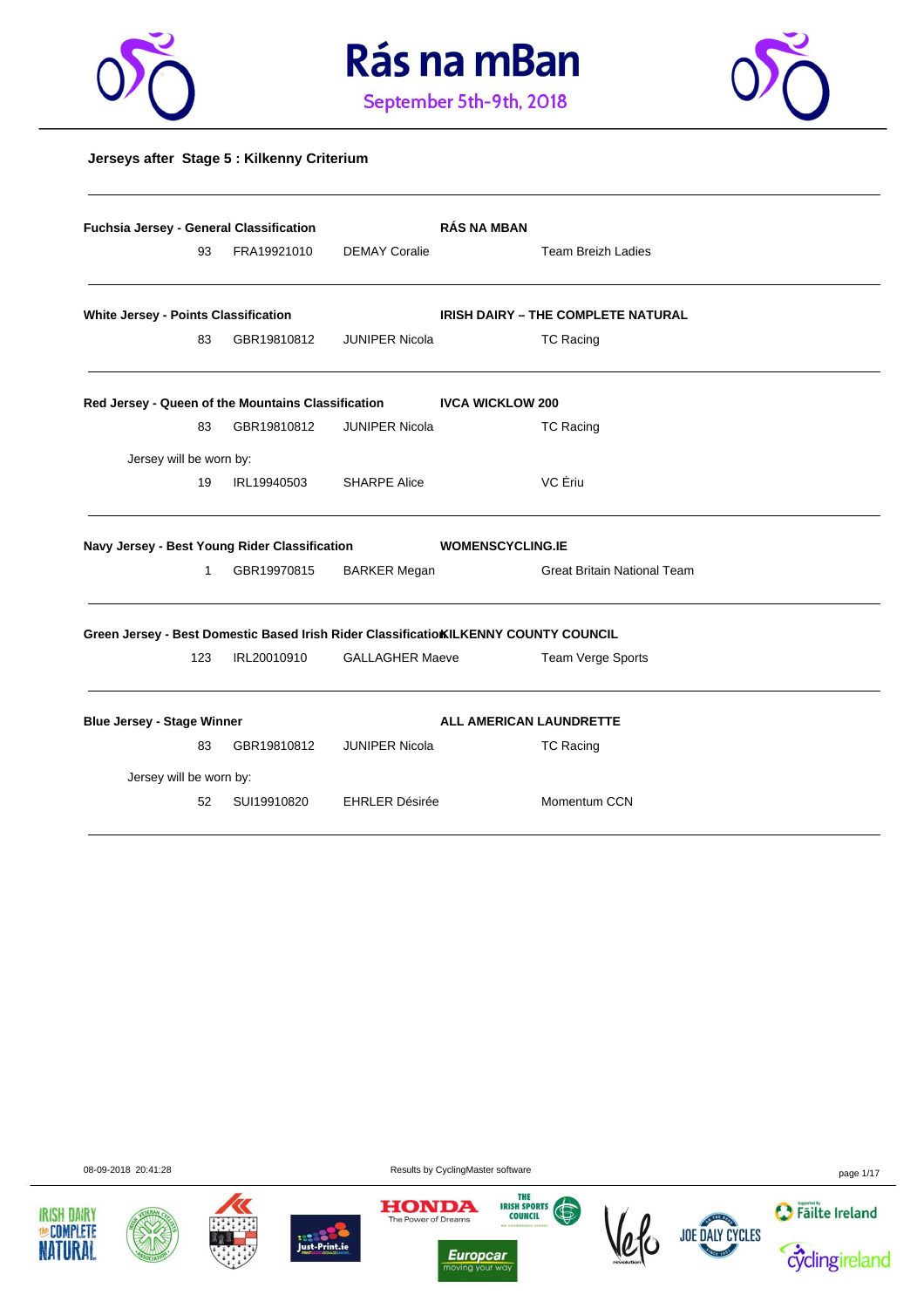

September 5th-9th, 2018



#### **Result Stage 5 : Kilkenny Criterium**

| Pos                     | Nr           | <b>UCI Code</b> | Surname, Name                     | Team                               | Time  | Gap          |
|-------------------------|--------------|-----------------|-----------------------------------|------------------------------------|-------|--------------|
| 1                       | 83           | GBR19810812     | JUNIPER Nicola                    | <b>TC Racing</b>                   | 54:48 |              |
| $\overline{\mathbf{c}}$ | 52           | SUI19910820     | <b>EHRLER Désirée</b>             | Momentum CCN                       | 54:48 |              |
| 3                       | 37           | GBR19981114     | <b>HENDERSON Anna</b>             | Cycle Team OnForm                  | 54:48 |              |
| 4                       | 78           | NOR20010215     | <b>MATHISEN Silje</b>             | Norway Sør                         | 54:48 |              |
| 5                       | 115          | FRA19940529     | <b>SACHET Iris</b>                | <b>DN17 Nouvelle Aquitaine</b>     | 54:48 |              |
| 6                       | 86           | IRL19920120     | <b>CREAMER Lauren</b>             | Scott Orwell Wheelers C C          | 54:48 |              |
| 7                       | 33           | LUX19990803     | <b>HARSCH Anne-Sophie</b>         | Andy Schleck Cycles Women Project  | 54:48 |              |
| 8                       | 4            | GBR19980414     | RAYBOULD Rebecca                  | Great Britain National Team        | 54:48 |              |
| 9                       | 93           | FRA19921010     | <b>DEMAY Coralie</b>              | <b>Team Breizh Ladies</b>          | 54:48 |              |
| 10                      | 29           | DEN19880303     | LØNNE Rikke                       | Maaslandster International         | 54:48 |              |
| 11                      | 16           | IRL19981230     | <b>GRIFFIN Mia</b>                | VC Ériu                            | 54:48 |              |
| 12                      | 114          | FRA19991006     | <b>MORICHON Anaïs</b>             | DN17 Nouvelle Aquitaine            | 54:48 |              |
| 13                      | 70           | IRL19881203     | <b>MCDERMOTT Ellen</b>            | Team NH                            | 54:48 |              |
| 14                      | 32           | LUX19980621     | <b>FABER Claire</b>               |                                    | 54:48 |              |
| 15                      | 54           |                 |                                   | Andy Schleck Cycles Women Project  |       |              |
|                         |              | GBR19990326     | <b>MURPHY Lauren</b>              | Momentum CCN                       | 54:48 |              |
| 16                      | 64           | SWE20010409     | <b>OLAUSSON Wilma</b>             | Team Backstedt/Hotchillee          | 54:48 |              |
| 17                      | 91           | FRA19991201     | <b>ABGRALL Noemie</b>             | <b>Team Breizh Ladies</b>          | 54:48 |              |
| 18                      | 8            | IRL19840909     | <b>GURLEY Lydia</b>               | Ireland National Team              | 54:48 |              |
| 19                      | 39           | GBR19820223     | <b>SPEAKE Alicia</b>              | Cycle Team OnForm                  | 54:48 |              |
| 20                      | 5            | GBR19990411     | ROBERTS Jessica                   | Great Britain National Team        | 54:48 |              |
| 21                      | 79           | NOR20010625     | <b>MIDTSVEEN Natalie Irene</b>    | Norway Sør                         | 54:48 |              |
| 22                      | 6            | IRL19870719     | <b>BOYLAN Lydia</b>               | <b>Ireland National Team</b>       | 54:48 |              |
| 23                      | $\sqrt{2}$   | GBR19990622     | <b>CALLANDER Rhona</b>            | <b>Great Britain National Team</b> | 54:48 |              |
| 24                      | 27           | NED19960603     | <b>GEERIS Femke</b>               | Maaslandster International         | 54:48 |              |
| 25                      | $\mathbf{1}$ | GBR19970815     | <b>BARKER Megan</b>               | Great Britain National Team        | 54:48 |              |
| 26                      | 26           | RSA19961121     | <b>COLYN Catherine</b>            | Maaslandster International         | 54:48 |              |
| 27                      | 46           | GBR19910521     | <b>LEWIS Emma</b>                 | FusionRTVeloperformance            | 54:48 |              |
| 28                      | 9            | IRL19780728     | <b>MCCRYSTAL Eve</b>              | <b>Ireland National Team</b>       | 54:48 |              |
| 29                      | 19           | IRL19940503     | <b>SHARPE Alice</b>               | VC Ériu                            | 54:48 |              |
| 30                      | 10           | IRL19791023     | <b>SMYTH Katharine</b>            | <b>Ireland National Team</b>       | 54:48 |              |
| 31                      | 109          | GBR19810901     | MASSEY Laura                      | Torelli-Brother-Assure             | 54:48 |              |
| 32                      | 20           | IRL19890509     | WALSH Orla                        | VC Eriu                            | 54:48 |              |
| 33                      | 34           | LUX19871030     | <b>HOFFMANN Chantal</b>           | Andy Schleck Cycles Women Project  | 54:48 |              |
| 34                      | 111          | FRA19950502     | <b>ALLIN Pauline</b>              | DN17 Nouvelle Aquitaine            | 54:48 |              |
| 35                      | 97           | GBR19950818     | <b>CUTTS Francesca</b>            | Team LDN                           | 54:48 |              |
| 36                      | 36           | GBR19910826     | DIXON Leah                        | Cycle Team OnForm                  | 54:48 |              |
| 37                      | 48           | GBR19950712     | <b>PATCH Molly</b>                | FusionRTVeloperformance            | 54:48 |              |
| 38                      | 100          |                 | <b>RALSTON Helen</b>              | Team LDN                           | 55:37 |              |
| 39                      | 3            | GBR19860125     | <b>HOLL Jenny</b>                 | <b>Great Britain National Team</b> | 55:37 | 0:49<br>0:49 |
|                         |              | GBR19990913     |                                   | Jadan-Weldtite Vive le Velo        |       |              |
| 40                      | 101          | GBR19990818     | <b>BENNETT Elizabeth</b>          |                                    | 55:39 | 0:51         |
| 41                      | 65           | GBR20001012     | <b>TACEY April</b>                | Team Backstedt/Hotchillee          | 55:39 | 0:51         |
| 42                      | 116          | NOR20000819     | <b>KIELLAND BJERK Thale Sofie</b> | Region Sør Norge                   | 55:39 | 0:51         |
| 43                      | 103          | GBR20001220     | <b>BULLARD Georgia</b>            | Jadan-Weldtite Vive le Velo        | 55:39 | 0:51         |
| 44                      | 123          | IRL20010910     | <b>GALLAGHER Maeve</b>            | Team Verge Sports                  | 55:39 | 0:51         |
| 45                      | 110          | GBR19990917     | <b>THACKRAY Sophie</b>            | Torelli-Brother-Assure             | 55:39 | 0:51         |
| 46                      | 104          | GBR19890919     | <b>FISHER Annabel</b>             | Jadan-Weldtite Vive le Velo        | 55:39 | 0:51         |
| 47                      | 61           | GBR20000303     | <b>ELLIS Isabel</b>               | Team Backstedt/Hotchillee          | 55:39 | 0:51         |
| 48                      | 62           | GBR20010609     | <b>GADD Lucy</b>                  | Team Backstedt/Hotchillee          | 56:49 | 2:01         |
| 49                      | 118          | NOR20001029     | <b>JØRGENSEN Tiril</b>            | Region Sør Norge                   | 56:49 | 2:01         |
| 50                      | 105          | GBR19801226     | <b>WILKINSON Mary</b>             | Jadan-Weldtite Vive le Velo        | 56:51 | 2:03         |
| 51                      | 38           | NZL19971203     | JOHNSON lone                      | Cycle Team OnForm                  | 56:51 | 2:03         |
| 52                      | 75           | GBR19870929     | POWELL Jennifer                   | TW1 Racing                         | 56:51 | 2:03         |
| 53                      | 69           | NED19880704     | <b>KESSLER Nina</b>               | Team NH                            | 56:51 | 2:03         |
| 54                      | 23           | SWE19890601     | LEVIN Tilina                      | Team Crescent D.A.R.E              | 56:51 | 2:03         |
| 55                      | 47           | GBR19900111     | HUNTER JOHNSTON Fiona             | FusionRTVeloperformance            | 56:51 | 2:03         |
| 56                      | 108          | AUT19990910     | <b>GRUBER-STADLER Hannah</b>      | Torelli-Brother-Assure             | 56:51 | 2:03         |
| 57                      | 125          | POL19861012     | WOZNIAK Agnieszka                 | <b>Team Verge Sports</b>           | 56:51 | 2:03         |
| 58                      | 35           | FIN19990116     | PUSKALA Viivi                     | Andy Schleck Cycles Women Project  | 56.58 | 2:10         |
| 59                      | 120          | NOR20000315     | <b>LUTRO</b> Amalie               | Region Sør Norge                   | 58:29 | 3:41         |
| 60                      | 28           | SIN19880513     | <b>LEE</b> Serene                 | Maaslandster International         | 58:49 | 4:01         |
|                         |              |                 |                                   |                                    |       |              |











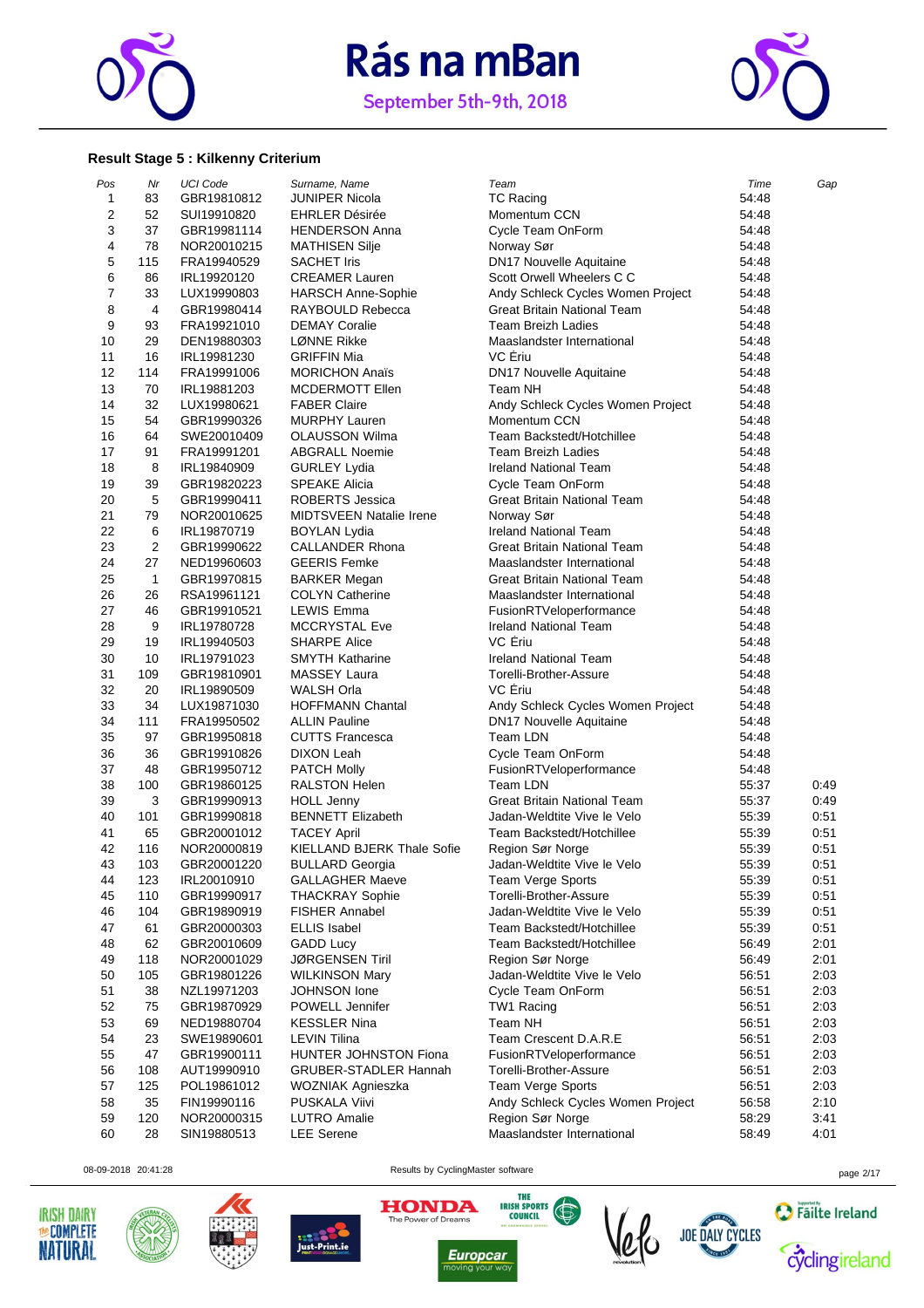

September 5th-9th, 2018



| Pos | Nr             | <b>UCI Code</b> | Surname, Name            | Team                              | Time    | Gap        |
|-----|----------------|-----------------|--------------------------|-----------------------------------|---------|------------|
| 61  | 40             | GBR20000430     | <b>WOODWORTH Jessica</b> | Cycle Team OnForm                 | 58:49   | 4:01       |
| 62  | 95             | FRA19930826     | <b>QUINIOU Marine</b>    | Team Breizh Ladies                | 58:49   | 4:01       |
| 63  | 107            | GBR19820212     | <b>THOM Joanne</b>       | Torelli-Brother-Assure            | 58:49   | 4:01       |
| 64  | 58             | GBR19801030     | <b>FILBY Maxine</b>      | Shutt Ridley RT                   | 58:49   | 4:01       |
| 65  | 56             | IRL19860610     | <b>CAMPBELL Laura</b>    | Shutt Ridley RT                   | 58:49   | 4:01       |
| 66  | 15             | IRL19870731     | <b>LOSCHER Sofie</b>     | <b>Cycling Leinster</b>           | 58:49   | 4:01       |
| 67  | 14             | IRL19920705     | <b>GUIHEN Fiona</b>      | <b>Cycling Leinster</b>           | 58:49   | 4:01       |
| 68  | 73             | GBR19991109     | <b>HUGHES Gwenno</b>     | TW1 Racing                        | 58:49   | 4:01       |
| 69  | 71             | GBR19920518     | <b>GREAVES Melissa</b>   | TW1 Racing                        | 58:49   | 4:01       |
| 70  | $\overline{7}$ | IRL19880222     | <b>DONEGAN Aine</b>      | <b>Ireland National Team</b>      | 58:49   | 4:01       |
| 71  | 98             | GER19870528     | <b>HEISS Gina</b>        | Team LDN                          | 58:49   | 4:01       |
| 72  | 117            | NOR19950214     | RØSTE OMDAHL Karoline    | Region Sør Norge                  | 58:49   | 4:01       |
| 73  | 99             | GBR19920731     | <b>MIDDLETON Kerry</b>   | Team LDN                          | 58:49   | 4:01       |
| 74  | 106            | GBR19901113     | <b>COX Florence</b>      | Torelli-Brother-Assure            | 58:49   | 4:01       |
| 75  | 112            | FRA19971121     | <b>LAHAYE Lucie</b>      | DN17 Nouvelle Aquitaine           | 58:49   | 4:01       |
| 76  | 12             | IRL19900724     | <b>CLAFFEY Maire</b>     | <b>Cycling Leinster</b>           | 58:49   | 4:01       |
| 77  | 31             | FRA20001019     | <b>BERKANE Sarah</b>     | Andy Schleck Cycles Women Project | 58:49   | 4:01       |
| 78  | 66             | NED19861117     | <b>ALBERTS Nikky</b>     | Team NH                           | 58:49   | 4:01       |
| 79  | 68             | IRL19930705     | COTTER Imogen            | Team NH                           | 58:49   | 4:01       |
| 80  | 92             | FRA20000216     | <b>HINAULT Maryanne</b>  | <b>Team Breizh Ladies</b>         | 58:49   | 4:01       |
| 81  | 11             | IRL19870406     | <b>BATES</b> Jennifer    | <b>Cycling Leinster</b>           | 58:49   | 4:01       |
| 82  | 30             | NED19830119     | <b>SLINGERLAND Minke</b> | Maaslandster International        | 58:49   | 4:01       |
| 83  | 94             | FRA19970702     | LE BRIS Cecilia          | <b>Team Breizh Ladies</b>         | 58:49   | 4:01       |
| 84  | 13             | IRL19880505     | <b>FLANAGAN Aisling</b>  | <b>Cycling Leinster</b>           | 59:49   | 5:01       |
| 85  | 17             | IRL19860424     | <b>HUGHES Hilary</b>     | VC Ériu                           | 59:49   | 5:01       |
| 86  | 21             | SWE19950419     | <b>ANDERSSON Alice</b>   | Team Crescent D.A.R.E             | 59:49   | 5:01       |
| 87  | 42             | GBR19850214     | <b>LONGTHORP Rebecca</b> | Datalynx-Parenesis Women's RT     | 59:49   | 5:01       |
| 88  | 53             | NED19940505     | <b>HOFLAND Gina</b>      | Momentum CCN                      | 59:49   | 5:01       |
| 89  | 67             | NED19960319     | <b>BESTEMAN Floor</b>    | Team NH                           | 59:49   | 5:01       |
| 90  | 74             | SWE19881222     | <b>NORDIN Gabriella</b>  | TW1 Racing                        | 59:49   | 5:01       |
| 91  | 81             | GBR20000626     | <b>BARKER Ellen</b>      | <b>TC Racing</b>                  | 59:49   | 5:01       |
| 92  | 88             | IRL19850421     | <b>HORAN Breda</b>       | Scott Orwell Wheelers C C         | 59:49   | 5:01       |
| 93  | 89             | IRL19900409     | MOLLOY Sinéad            | Scott Orwell Wheelers C C         | 59:49   | 5:01       |
| 94  | 102            | GBR20010810     | <b>BENT Olivia</b>       | Jadan-Weldtite Vive le Velo       | 59:49   | 5:01       |
| 95  | 25             | SWE19800907     | <b>MORIN Kristina</b>    | Team Crescent D.A.R.E             | 1:00:09 | 5:21       |
| 96  | 43             | GBR19690124     | MACKAY Sandra            | Datalynx-Parenesis Women's RT     | 1:00:09 | 5:21       |
| 97  | 57             | GBR19981014     | <b>CONANT Haddi</b>      | Shutt Ridley RT                   | 1:00:09 | 5:21       |
| 98  | 63             | GBR20010506     | MONKHOUSE Amy            | Team Backstedt/Hotchillee         | 1:00:09 | 5:21       |
| 99  | 82             | IRL19861113     | <b>DESMOND Emma</b>      | <b>TC Racing</b>                  | 1:00:09 | 5:21       |
| 100 | 72             | GBR19830217     | <b>HAMMOND Claire</b>    | TW1 Racing                        | 1:00:29 | 5:41       |
| 101 | 84             | IRL19881230     | O'DONOVAN Niamh          | <b>TC Racing</b>                  | 1:00:29 | 5.41       |
| 102 | 90             | IRL19920418     | FHLATHARTAIGH Ciara Ni   | Scott Orwell Wheelers C C         | 1:00:29 | 5:41       |
| 103 | 121            | IRL19821120     | <b>BRYCE Lyndsey</b>     | Team Verge Sports                 | 1:00:29 | 5:41       |
| 104 | 122            | IRL19920719     | <b>DESMOND Leah</b>      | Team Verge Sports                 | 1:00:29 | 5:41       |
| 105 | 124            | POR19850307     | SALVADOR Márcia          | <b>Team Verge Sports</b>          | 1:00:29 | 5:41       |
| 106 | 85             | IRL19890910     | O'DWYER Niamh            | <b>TC Racing</b>                  | 1:00:49 | 6:01       |
| 107 | 113            | FRA19981021     | MINAUD Manon             | DN17 Nouvelle Aquitaine           | 1:01:09 | 6:21       |
|     | 49             | GBR19861109     | <b>STEELS Claire</b>     | FusionRTVeloperformance           |         | <b>DNS</b> |
|     | 51             | NZL19740818     | <b>BLAKEMORE Jeannie</b> | Momentum CCN                      |         | <b>DNS</b> |
|     |                |                 |                          |                                   |         |            |

| ros | Nr.            | UCI Code    | Surname, Name            | ı eam                             | <i>i</i> ime | Gap        |
|-----|----------------|-------------|--------------------------|-----------------------------------|--------------|------------|
| 61  | 40             | GBR20000430 | <b>WOODWORTH Jessica</b> | Cycle Team OnForm                 | 58:49        | 4:01       |
| 62  | 95             | FRA19930826 | <b>QUINIOU Marine</b>    | <b>Team Breizh Ladies</b>         | 58:49        | 4:01       |
| 63  | 107            | GBR19820212 | <b>THOM Joanne</b>       | Torelli-Brother-Assure            | 58:49        | 4:01       |
| 64  | 58             | GBR19801030 | <b>FILBY Maxine</b>      | Shutt Ridley RT                   | 58:49        | 4:01       |
| 65  | 56             | IRL19860610 | <b>CAMPBELL Laura</b>    | Shutt Ridley RT                   | 58:49        | 4:01       |
| 66  | 15             | IRL19870731 | <b>LOSCHER Sofie</b>     | <b>Cycling Leinster</b>           | 58:49        | 4:01       |
| 67  | 14             | IRL19920705 | <b>GUIHEN Fiona</b>      | Cycling Leinster                  | 58:49        | 4:01       |
| 68  | 73             | GBR19991109 | <b>HUGHES Gwenno</b>     | TW1 Racing                        | 58:49        | 4:01       |
| 69  | 71             | GBR19920518 | <b>GREAVES Melissa</b>   | TW1 Racing                        | 58:49        | 4:01       |
| 70  | $\overline{7}$ | IRL19880222 | <b>DONEGAN Aine</b>      | Ireland National Team             | 58:49        | 4:01       |
| 71  | 98             | GER19870528 | <b>HEISS Gina</b>        | Team LDN                          | 58:49        | 4:01       |
| 72  | 117            | NOR19950214 | RØSTE OMDAHL Karoline    | Region Sør Norge                  | 58:49        | 4:01       |
| 73  | 99             | GBR19920731 | <b>MIDDLETON Kerry</b>   | Team LDN                          | 58:49        | 4:01       |
| 74  | 106            | GBR19901113 | COX Florence             | Torelli-Brother-Assure            | 58:49        | 4:01       |
| 75  | 112            | FRA19971121 | <b>LAHAYE Lucie</b>      | <b>DN17 Nouvelle Aquitaine</b>    | 58:49        | 4:01       |
| 76  | 12             | IRL19900724 | <b>CLAFFEY Maire</b>     | <b>Cycling Leinster</b>           | 58:49        | 4:01       |
| 77  | 31             | FRA20001019 | <b>BERKANE Sarah</b>     | Andy Schleck Cycles Women Project | 58:49        | 4:01       |
| 78  | 66             | NED19861117 | <b>ALBERTS Nikky</b>     | Team NH                           | 58:49        | 4:01       |
| 79  | 68             | IRL19930705 | COTTER Imogen            | Team NH                           | 58:49        | 4:01       |
| 80  | 92             | FRA20000216 | <b>HINAULT Maryanne</b>  | <b>Team Breizh Ladies</b>         | 58:49        | 4:01       |
| 81  | 11             | IRL19870406 | <b>BATES</b> Jennifer    | <b>Cycling Leinster</b>           | 58:49        | 4:01       |
| 82  | 30             | NED19830119 | SLINGERLAND Minke        | Maaslandster International        | 58:49        | 4:01       |
| 83  | 94             | FRA19970702 | LE BRIS Cecilia          | <b>Team Breizh Ladies</b>         | 58:49        | 4:01       |
| 84  | 13             | IRL19880505 | <b>FLANAGAN Aisling</b>  | <b>Cycling Leinster</b>           | 59:49        | 5:01       |
| 85  | 17             | IRL19860424 | <b>HUGHES Hilary</b>     | VC Eriu                           | 59:49        | 5:01       |
| 86  | 21             | SWE19950419 | <b>ANDERSSON Alice</b>   | Team Crescent D.A.R.E             | 59:49        | 5:01       |
| 87  | 42             | GBR19850214 | LONGTHORP Rebecca        | Datalynx-Parenesis Women's RT     | 59:49        | 5:01       |
| 88  | 53             | NED19940505 | <b>HOFLAND Gina</b>      | Momentum CCN                      | 59:49        | 5:01       |
| 89  | 67             | NED19960319 | <b>BESTEMAN Floor</b>    | Team NH                           | 59:49        | 5:01       |
| 90  | 74             | SWE19881222 | <b>NORDIN Gabriella</b>  | TW1 Racing                        | 59:49        | 5:01       |
| 91  | 81             | GBR20000626 | <b>BARKER Ellen</b>      | <b>TC Racing</b>                  | 59:49        | 5:01       |
| 92  | 88             | IRL19850421 | <b>HORAN Breda</b>       | Scott Orwell Wheelers C C         | 59:49        | 5:01       |
| 93  | 89             | IRL19900409 | MOLLOY Sinéad            | Scott Orwell Wheelers C C         | 59:49        | 5:01       |
| 94  | 102            | GBR20010810 | <b>BENT Olivia</b>       | Jadan-Weldtite Vive le Velo       | 59:49        | 5:01       |
| 95  | 25             | SWE19800907 | <b>MORIN Kristina</b>    | Team Crescent D.A.R.E             | 1:00:09      | 5:21       |
| 96  | 43             | GBR19690124 | MACKAY Sandra            | Datalynx-Parenesis Women's RT     | 1:00:09      | 5:21       |
| 97  | 57             | GBR19981014 | CONANT Haddi             | Shutt Ridley RT                   | 1:00:09      | 5:21       |
| 98  | 63             | GBR20010506 | MONKHOUSE Amy            | Team Backstedt/Hotchillee         | 1:00:09      | 5:21       |
| 99  | 82             | IRL19861113 | <b>DESMOND Emma</b>      | <b>TC Racing</b>                  | 1:00:09      | 5:21       |
| 100 | 72             | GBR19830217 | <b>HAMMOND Claire</b>    | TW1 Racing                        | 1:00:29      | 5:41       |
| 101 | 84             | IRL19881230 | O'DONOVAN Niamh          | <b>TC Racing</b>                  | 1:00:29      | 5:41       |
| 102 | 90             | IRL19920418 | FHLATHARTAIGH Ciara Ni   | Scott Orwell Wheelers C C         | 1:00:29      | 5:41       |
| 103 | 121            | IRL19821120 | <b>BRYCE Lyndsey</b>     | <b>Team Verge Sports</b>          | 1:00:29      | 5:41       |
| 104 | 122            | IRL19920719 | <b>DESMOND Leah</b>      | <b>Team Verge Sports</b>          | 1:00:29      | 5:41       |
| 105 | 124            | POR19850307 | SALVADOR Márcia          | Team Verge Sports                 | 1:00:29      | 5:41       |
| 106 | 85             | IRL19890910 | O'DWYER Niamh            | <b>TC Racing</b>                  | 1:00:49      | 6:01       |
| 107 | 113            | FRA19981021 | MINAUD Manon             | DN17 Nouvelle Aquitaine           | 1:01:09      | 6:21       |
|     | 49             | GBR19861109 | <b>STEELS Claire</b>     | FusionRTVeloperformance           |              | <b>DNS</b> |
|     | 51             | NZL19740818 | <b>BLAKEMORE Jeannie</b> | Momentum CCN                      |              | <b>DNS</b> |
|     |                |             |                          |                                   |              |            |













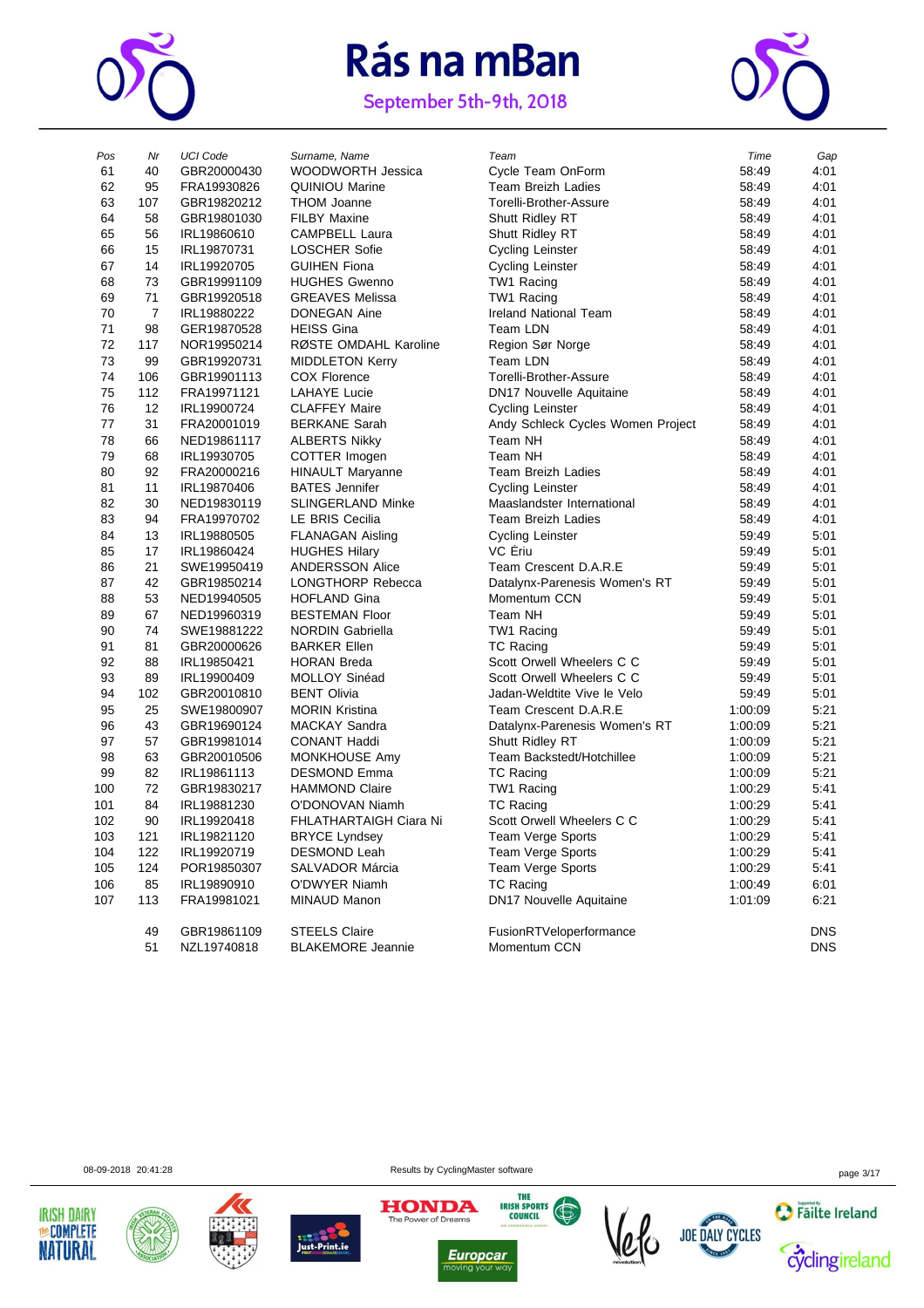



#### **Result Stage 5 : Kilkenny Criterium - Best British Rider**

| Pos            | Nr             | <b>UCI Code</b> | Surname, Name                | Team                               | Time    | Gap        |
|----------------|----------------|-----------------|------------------------------|------------------------------------|---------|------------|
| $\mathbf{1}$   | 37             | GBR19981114     | <b>HENDERSON Anna</b>        | <b>Cycle Team OnForm</b>           | 54:48   |            |
| $\overline{2}$ | 4              | GBR19980414     | RAYBOULD Rebecca             | <b>Great Britain National Team</b> | 54:48   |            |
| 3              | 5              | GBR19990411     | <b>ROBERTS Jessica</b>       | <b>Great Britain National Team</b> | 54:48   |            |
| 4              | $\overline{2}$ | GBR19990622     | <b>CALLANDER Rhona</b>       | <b>Great Britain National Team</b> | 54:48   |            |
| 5              | $\mathbf{1}$   | GBR19970815     | <b>BARKER Megan</b>          | <b>Great Britain National Team</b> | 54:48   |            |
| 6              | 46             | GBR19910521     | <b>LEWIS Emma</b>            | FusionRTVeloperformance            | 54:48   |            |
| $\overline{7}$ | 109            | GBR19810901     | <b>MASSEY Laura</b>          | Torelli-Brother-Assure             | 54:48   |            |
| 8              | 97             | GBR19950818     | <b>CUTTS Francesca</b>       | Team LDN                           | 54:48   |            |
| 9              | 36             | GBR19910826     | <b>DIXON Leah</b>            | Cycle Team OnForm                  | 54:48   |            |
| 10             | 48             | GBR19950712     | <b>PATCH Molly</b>           | FusionRTVeloperformance            | 54:48   |            |
| 11             | 100            | GBR19860125     | <b>RALSTON Helen</b>         | Team LDN                           | 55:37   | 0:49       |
| 12             | 3              | GBR19990913     | <b>HOLL Jenny</b>            | <b>Great Britain National Team</b> | 55:37   | 0:49       |
| 13             | 101            | GBR19990818     | <b>BENNETT Elizabeth</b>     | Jadan-Weldtite Vive le Velo        | 55:39   | 0:51       |
| 14             | 65             | GBR20001012     | <b>TACEY April</b>           | Team Backstedt/Hotchillee          | 55:39   | 0:51       |
| 15             | 103            | GBR20001220     | <b>BULLARD Georgia</b>       | Jadan-Weldtite Vive le Velo        | 55:39   | 0:51       |
| 16             | 110            | GBR19990917     | <b>THACKRAY Sophie</b>       | Torelli-Brother-Assure             | 55:39   | 0:51       |
| 17             | 104            | GBR19890919     | <b>FISHER Annabel</b>        | Jadan-Weldtite Vive le Velo        | 55:39   | 0:51       |
| 18             | 61             | GBR20000303     | <b>ELLIS Isabel</b>          | Team Backstedt/Hotchillee          | 55:39   | 0:51       |
| 19             | 62             | GBR20010609     | <b>GADD Lucy</b>             | Team Backstedt/Hotchillee          | 56:49   | 2:01       |
| 20             | 105            | GBR19801226     | <b>WILKINSON Mary</b>        | Jadan-Weldtite Vive le Velo        | 56:51   | 2:03       |
| 21             | 75             | GBR19870929     | POWELL Jennifer              | TW1 Racing                         | 56:51   | 2:03       |
| 22             | 47             | GBR19900111     | HUNTER JOHNSTON Fiona        | FusionRTVeloperformance            | 56:51   | 2:03       |
| 23             | 108            | AUT19990910     | <b>GRUBER-STADLER Hannah</b> | Torelli-Brother-Assure             | 56:51   | 2:03       |
| 24             | 58             | GBR19801030     | <b>FILBY Maxine</b>          | Shutt Ridley RT                    | 58:49   | 4:01       |
| 25             | 73             | GBR19991109     | <b>HUGHES Gwenno</b>         | TW1 Racing                         | 58:49   | 4:01       |
| 26             | 71             | GBR19920518     | <b>GREAVES Melissa</b>       | TW1 Racing                         | 58:49   | 4:01       |
| 27             | 98             | GER19870528     | <b>HEISS Gina</b>            | Team LDN                           | 58:49   | 4:01       |
| 28             | 99             | GBR19920731     | <b>MIDDLETON Kerry</b>       | Team LDN                           | 58:49   | 4:01       |
| 29             | 106            | GBR19901113     | <b>COX Florence</b>          | Torelli-Brother-Assure             | 58:49   | 4:01       |
| 30             | 40             | GBR20000430     | <b>WOODWORTH Jessica</b>     | Cycle Team OnForm                  | 58:49   | 4:01       |
| 31             | 107            | GBR19820212     | <b>THOM Joanne</b>           | Torelli-Brother-Assure             | 58:49   | 4:01       |
| 32             | 42             | GBR19850214     | <b>LONGTHORP Rebecca</b>     | Datalynx-Parenesis Women's RT      | 59:49   | 5:01       |
| 33             | 102            | GBR20010810     | <b>BENT Olivia</b>           | Jadan-Weldtite Vive le Velo        | 59:49   | 5:01       |
| 34             | 43             | GBR19690124     | <b>MACKAY Sandra</b>         | Datalynx-Parenesis Women's RT      | 1:00:09 | 5:21       |
| 35             | 57             | GBR19981014     | <b>CONANT Haddi</b>          | Shutt Ridley RT                    | 1:00:09 | 5:21       |
| 36             | 63             | GBR20010506     | <b>MONKHOUSE Amy</b>         | Team Backstedt/Hotchillee          | 1:00:09 | 5:21       |
| 37             | 72             | GBR19830217     | <b>HAMMOND Claire</b>        | TW1 Racing                         | 1:00:29 | 5:41       |
|                | 49             | GBR19861109     | <b>STEELS Claire</b>         | FusionRTVeloperformance            |         | <b>DNS</b> |













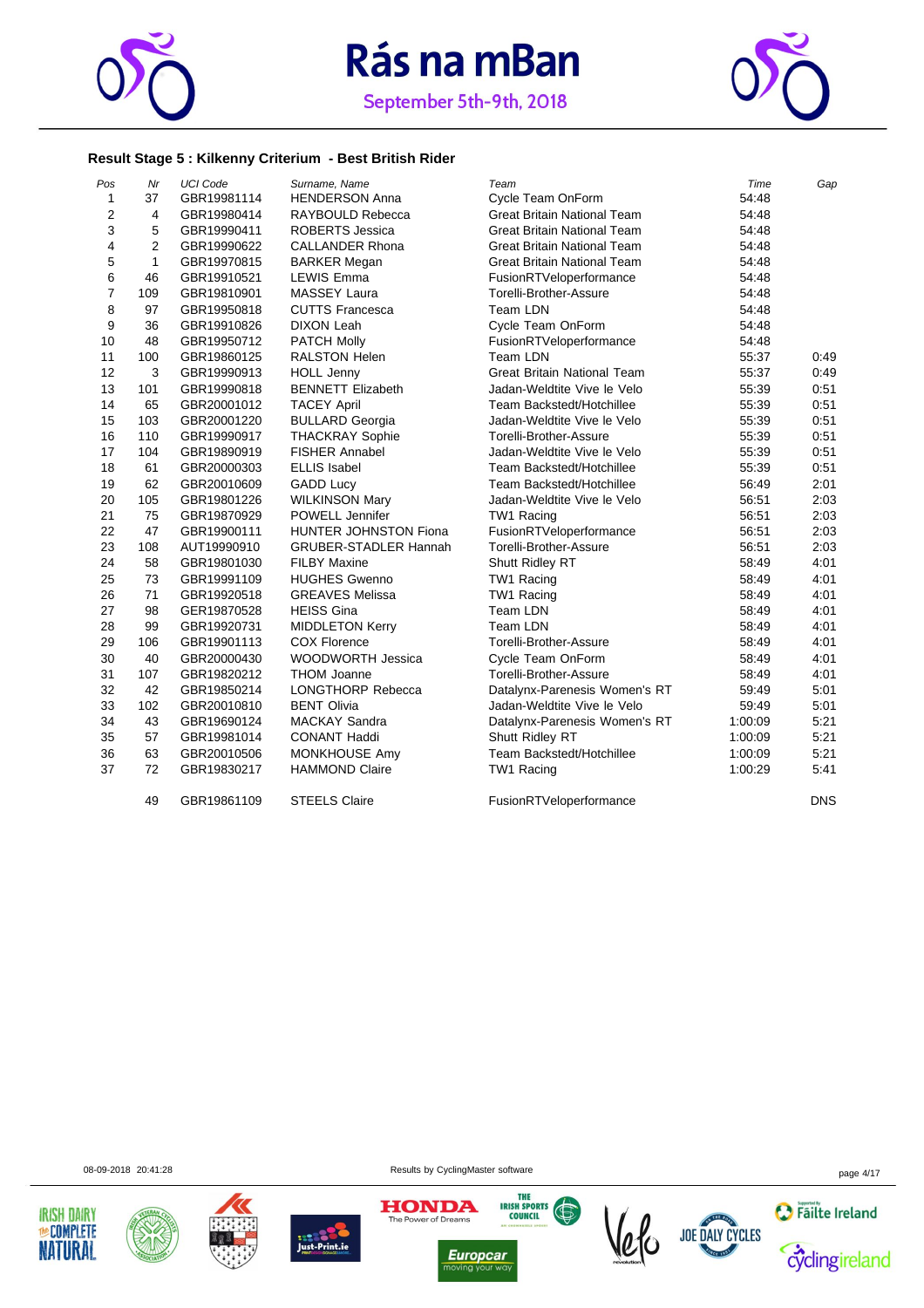



#### **Result Stage 5 : Kilkenny Criterium - Best Irish Rider**

| Pos | Nr  | <b>UCI Code</b> | Surname, Name                 | Team                      | Time    | Gap  |
|-----|-----|-----------------|-------------------------------|---------------------------|---------|------|
|     | 16  | IRL19981230     | <b>GRIFFIN Mia</b>            | VC Ériu                   | 54:48   |      |
| 2   | 20  | IRL19890509     | <b>WALSH Orla</b>             | VC Ériu                   | 54:48   |      |
| 3   | 123 | IRL20010910     | <b>GALLAGHER Maeve</b>        | Team Verge Sports         | 55:39   | 0:51 |
| 4   | 125 | POL19861012     | WOZNIAK Agnieszka             | Team Verge Sports         | 56:51   | 2:03 |
| 5   | 56  | IRL19860610     | <b>CAMPBELL Laura</b>         | <b>Shutt Ridley RT</b>    | 58:49   | 4:01 |
| 6   | 15  | IRL19870731     | <b>LOSCHER Sofie</b>          | <b>Cycling Leinster</b>   | 58:49   | 4:01 |
| 7   | 14  | IRL19920705     | <b>GUIHEN Fiona</b>           | Cycling Leinster          | 58:49   | 4:01 |
| 8   | 12  | IRL19900724     | <b>CLAFFEY Maire</b>          | Cycling Leinster          | 58:49   | 4:01 |
| 9   | 68  | IRL19930705     | COTTER Imogen                 | Team NH                   | 58:49   | 4:01 |
| 10  | 11  | IRL19870406     | <b>BATES Jennifer</b>         | <b>Cycling Leinster</b>   | 58:49   | 4:01 |
| 11  | 13  | IRL19880505     | <b>FLANAGAN Aisling</b>       | Cycling Leinster          | 59:49   | 5:01 |
| 12  | 17  | IRL19860424     | <b>HUGHES Hilary</b>          | VC Eriu                   | 59:49   | 5:01 |
| 13  | 88  | IRL19850421     | <b>HORAN Breda</b>            | Scott Orwell Wheelers C C | 59:49   | 5:01 |
| 14  | 89  | IRL19900409     | <b>MOLLOY Sinéad</b>          | Scott Orwell Wheelers C C | 59:49   | 5:01 |
| 15  | 82  | IRL19861113     | <b>DESMOND Emma</b>           | <b>TC Racing</b>          | 1:00:09 | 5:21 |
| 16  | 84  | IRL19881230     | O'DONOVAN Niamh               | <b>TC Racing</b>          | 1:00:29 | 5:41 |
| 17  | 90  | IRL19920418     | <b>FHLATHARTAIGH Ciara Ni</b> | Scott Orwell Wheelers C C | 1:00:29 | 5:41 |
| 18  | 121 | IRL19821120     | <b>BRYCE Lyndsey</b>          | Team Verge Sports         | 1:00:29 | 5:41 |
| 19  | 122 | IRL19920719     | <b>DESMOND Leah</b>           | Team Verge Sports         | 1:00:29 | 5:41 |
| 20  | 124 | POR19850307     | SALVADOR Márcia               | Team Verge Sports         | 1:00:29 | 5:41 |
| 21  | 85  | IRL19890910     | O'DWYER Niamh                 | <b>TC Racing</b>          | 1:00:49 | 6:01 |













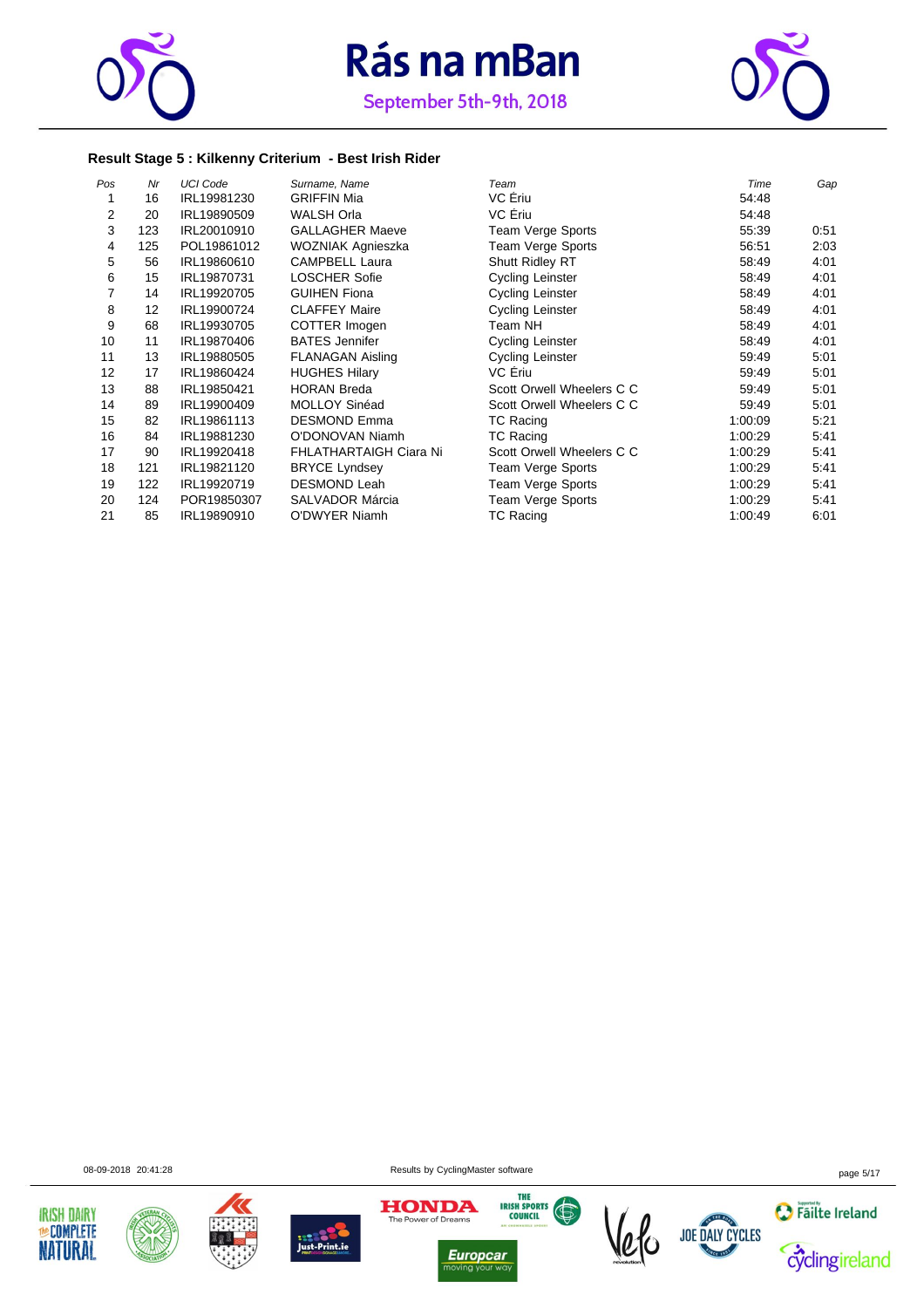



#### **Individual Classification by Time after Stage 5 : Kilkenny Criterium**

| Pos            | Nr           | <b>UCI Code</b> | Surname, Name                     | Team                                      | Time    | Gap   | Bonus |
|----------------|--------------|-----------------|-----------------------------------|-------------------------------------------|---------|-------|-------|
| 1              | 93           | FRA19921010     | <b>DEMAY Coralie</b>              | <b>Team Breizh Ladies</b>                 | 7:49:23 |       |       |
| $\overline{c}$ | 83           | GBR19810812     | JUNIPER Nicola                    | <b>TC Racing</b>                          | 7:49:25 | 0:02  |       |
| 3              | 29           | DEN19880303     | LØNNE Rikke                       | Maaslandster International                | 7:50:20 | 0:57  |       |
| 4              | $\mathbf{1}$ | GBR19970815     | <b>BARKER Megan</b>               | Great Britain National Team               | 7:50:29 | 1:06  |       |
| 5              | 37           | GBR19981114     | <b>HENDERSON Anna</b>             | Cycle Team OnForm                         | 7:50:49 | 1:26  |       |
| 6              | 33           | LUX19990803     | <b>HARSCH Anne-Sophie</b>         | Andy Schleck Cycles Women Project         | 7:51:08 | 1:45  |       |
| $\overline{7}$ | 26           | RSA19961121     | <b>COLYN Catherine</b>            | Maaslandster International                | 7:51:12 | 1:49  |       |
| 8              | 5            | GBR19990411     | <b>ROBERTS Jessica</b>            | Great Britain National Team               | 7:51:20 | 1:57  |       |
| 9              | 91           | FRA19991201     | <b>ABGRALL Noemie</b>             | <b>Team Breizh Ladies</b>                 | 7:51:20 |       |       |
| 10             | 8            | IRL19840909     | <b>GURLEY Lydia</b>               | <b>Ireland National Team</b>              | 7:51:30 | 2:07  |       |
| 11             | 46           | GBR19910521     | <b>LEWIS Emma</b>                 | FusionRTVeloperformance                   | 7:51:59 | 2:36  |       |
| 12             | 54           | GBR19990326     | <b>MURPHY Lauren</b>              | Momentum CCN                              | 7:52:05 | 2:42  |       |
| 13             | 111          | FRA19950502     | <b>ALLIN Pauline</b>              | DN17 Nouvelle Aquitaine                   | 7:52:13 | 2:50  |       |
| 14             | 52           | SUI19910820     | <b>EHRLER Désirée</b>             | Momentum CCN                              | 7:52:21 | 2:58  |       |
| 15             | 19           | IRL19940503     | <b>SHARPE Alice</b>               | VC Eriu                                   | 7:52:24 | 3:01  |       |
| 16             | 36           | GBR19910826     | DIXON Leah                        | Cycle Team OnForm                         | 7:52:40 | 3:17  |       |
| 17             | 32           | LUX19980621     | <b>FABER Claire</b>               | Andy Schleck Cycles Women Project 7:52:43 |         | 3:20  |       |
| 18             | 86           | IRL19920120     | <b>CREAMER Lauren</b>             | Scott Orwell Wheelers C C                 | 7:52:56 | 3:33  |       |
| 19             | 64           | SWE20010409     | <b>OLAUSSON Wilma</b>             | Team Backstedt/Hotchillee                 | 7:52:56 |       |       |
| 20             | 75           | GBR19870929     | POWELL Jennifer                   | TW1 Racing                                | 7:53:04 | 3:41  |       |
| 21             | 48           |                 |                                   |                                           | 7:53:04 |       |       |
|                |              | GBR19950712     | <b>PATCH Molly</b>                | FusionRTVeloperformance                   |         |       |       |
| 22             | 104          | GBR19890919     | <b>FISHER Annabel</b>             | Jadan-Weldtite Vive le Velo               | 7:53:04 |       |       |
| 23             | 114          | FRA19991006     | <b>MORICHON Anaïs</b>             | DN17 Nouvelle Aquitaine                   | 7:53:09 | 3:46  |       |
| 24             | 10           | IRL19791023     | <b>SMYTH Katharine</b>            | Ireland National Team                     | 7:53:09 |       |       |
| 25             | 109          | GBR19810901     | <b>MASSEY Laura</b>               | Torelli-Brother-Assure                    | 7:53:11 | 3:48  |       |
| 26             | 115          | FRA19940529     | <b>SACHET Iris</b>                | DN17 Nouvelle Aquitaine                   | 7:53:13 | 3:50  |       |
| 27             | 123          | IRL20010910     | <b>GALLAGHER Maeve</b>            | Team Verge Sports                         | 7:53:20 | 3:57  |       |
| 28             | 116          | NOR20000819     | <b>KIELLAND BJERK Thale Sofie</b> | Region Sør Norge                          | 7:53:35 | 4:12  |       |
| 29             | 105          | GBR19801226     | <b>WILKINSON Mary</b>             | Jadan-Weldtite Vive le Velo               | 7:53:39 | 4:16  |       |
| 30             | 78           | NOR20010215     | <b>MATHISEN Silje</b>             | Norway Sør                                | 7:53:40 | 4:17  |       |
| 31             | 97           | GBR19950818     | <b>CUTTS Francesca</b>            | Team LDN                                  | 7:53:51 | 4:28  |       |
| 32             | 4            | GBR19980414     | RAYBOULD Rebecca                  | Great Britain National Team               | 7:53:56 | 4:33  |       |
| 33             | 9            | IRL19780728     | <b>MCCRYSTAL Eve</b>              | <b>Ireland National Team</b>              | 7:54:21 | 4:58  |       |
| 34             | 69           | NED19880704     | <b>KESSLER Nina</b>               | Team NH                                   | 7:54:28 | 5:05  |       |
| 35             | 39           | GBR19820223     | <b>SPEAKE Alicia</b>              | Cycle Team OnForm                         | 7:54:31 | 5:08  |       |
| 36             | 65           | GBR20001012     | <b>TACEY April</b>                | Team Backstedt/Hotchillee                 | 7:54:32 | 5:09  |       |
| 37             | 110          | GBR19990917     | <b>THACKRAY Sophie</b>            | Torelli-Brother-Assure                    | 7:54:40 | 5:17  |       |
| 38             | 100          | GBR19860125     | <b>RALSTON Helen</b>              | Team LDN                                  | 7:54:56 | 5:33  |       |
| 39             | 2            | GBR19990622     | <b>CALLANDER Rhona</b>            | Great Britain National Team               | 7:55:07 | 5:44  |       |
| 40             | 79           | NOR20010625     | <b>MIDTSVEEN Natalie Irene</b>    | Norway Sør                                | 7:55:10 | 5:47  |       |
| 41             | 27           | NED19960603     | <b>GEERIS Femke</b>               | Maaslandster International                | 7:55:26 | 6:03  |       |
| 42             | 3            | GBR19990913     | <b>HOLL Jenny</b>                 | Great Britain National Team               | 7:55:27 | 6:04  |       |
| 43             | 35           | FIN19990116     | PUSKALA Viivi                     | Andy Schleck Cycles Women Project         | 7:55:37 | 6:14  |       |
| 44             | 108          | AUT19990910     | GRUBER-STADLER Hannah             | Torelli-Brother-Assure                    | 7:55:43 | 6:20  |       |
| 45             | 70           | IRL19881203     | <b>MCDERMOTT Ellen</b>            | Team NH                                   | 7:55:54 | 6:31  |       |
| 46             | 61           | GBR20000303     | <b>ELLIS Isabel</b>               | Team Backstedt/Hotchillee                 | 7:56:09 | 6:46  |       |
| 47             | 47           | GBR19900111     | HUNTER JOHNSTON Fiona             | FusionRTVeloperformance                   | 7:56:11 | 6:48  |       |
| 48             | 101          | GBR19990818     | <b>BENNETT Elizabeth</b>          | Jadan-Weldtite Vive le Velo               | 7:56:17 | 6:54  |       |
| 49             | 95           | FRA19930826     | <b>QUINIOU Marine</b>             | <b>Team Breizh Ladies</b>                 | 7:57:08 | 7:45  |       |
| 50             | 34           | LUX19871030     | <b>HOFFMANN Chantal</b>           | Andy Schleck Cycles Women Project         | 7:57:12 | 7:49  |       |
| 51             | 120          | NOR20000315     | <b>LUTRO</b> Amalie               | Region Sør Norge                          | 7:57:17 | 7:54  |       |
| 52             | 112          | FRA19971121     | <b>LAHAYE Lucie</b>               | <b>DN17 Nouvelle Aquitaine</b>            | 7:57:45 | 8:22  |       |
| 53             | 38           | NZL19971203     | JOHNSON lone                      | Cycle Team OnForm                         | 7:57:59 | 8:36  |       |
| 54             | 125          | POL19861012     | WOZNIAK Agnieszka                 | Team Verge Sports                         | 7:58:03 | 8:40  |       |
| 55             | 28           | SIN19880513     | <b>LEE</b> Serene                 | Maaslandster International                | 7:59:41 | 10:18 |       |
| 56             | 68           | IRL19930705     | COTTER Imogen                     | Team NH                                   | 8:00:21 | 10:58 |       |
| 57             | 17           | IRL19860424     | <b>HUGHES Hilary</b>              | VC Eriu                                   | 8:00:23 | 11:00 |       |
| 58             | 74           | SWE19881222     | NORDIN Gabriella                  | TW1 Racing                                | 8:00:48 | 11:25 |       |
| 59             | 103          | GBR20001220     | <b>BULLARD Georgia</b>            | Jadan-Weldtite Vive le Velo               | 8:00:55 | 11:32 |       |
| 60             | 16           | IRL19981230     | <b>GRIFFIN Mia</b>                | VC Ériu                                   | 8:00:56 | 11:33 |       |
|                |              |                 |                                   |                                           |         |       |       |











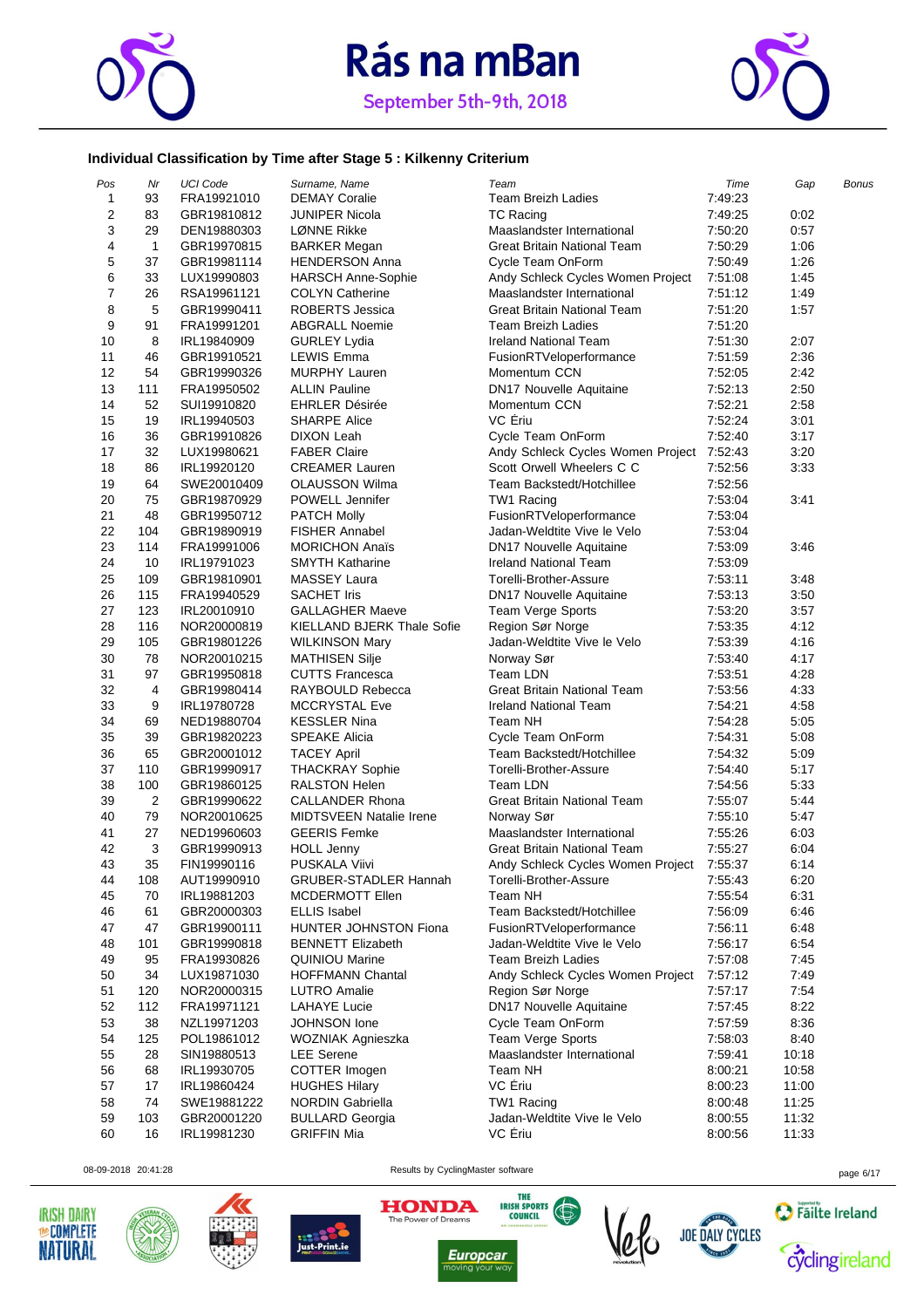

September 5th-9th, 2018



| Pos | Nr             | <b>UCI Code</b> | Surname, Name            | Team                              | Time    | Gap     | <b>Bonus</b> |
|-----|----------------|-----------------|--------------------------|-----------------------------------|---------|---------|--------------|
| 61  | 20             | IRL19890509     | <b>WALSH Orla</b>        | VC Ériu                           | 8:00:59 | 11:36   |              |
| 62  | 31             | FRA20001019     | <b>BERKANE Sarah</b>     | Andy Schleck Cycles Women Project | 8:01:59 | 12:36   |              |
| 63  | 21             | SWE19950419     | <b>ANDERSSON Alice</b>   | Team Crescent D.A.R.E             | 8:02:08 | 12:45   |              |
| 64  | 6              | IRL19870719     | <b>BOYLAN Lydia</b>      | <b>Ireland National Team</b>      | 8:04:05 | 14:42   |              |
| 65  | 113            | FRA19981021     | <b>MINAUD Manon</b>      | <b>DN17 Nouvelle Aquitaine</b>    | 8:04:11 | 14:48   |              |
| 66  | 106            | GBR19901113     | <b>COX Florence</b>      | Torelli-Brother-Assure            | 8:04:37 | 15:14   |              |
| 67  | 30             | NED19830119     | <b>SLINGERLAND Minke</b> | Maaslandster International        | 8:05:36 | 16:13   |              |
| 68  | 81             | GBR20000626     | <b>BARKER Ellen</b>      | <b>TC Racing</b>                  | 8:05:54 | 16:31   |              |
| 69  | $\overline{7}$ | IRL19880222     | DONEGAN Aine             | <b>Ireland National Team</b>      | 8:06:58 | 17:35   |              |
| 70  | 63             | GBR20010506     | MONKHOUSE Amy            | Team Backstedt/Hotchillee         | 8:07:12 | 17:49   |              |
| 71  | 102            | GBR20010810     | <b>BENT Olivia</b>       | Jadan-Weldtite Vive le Velo       | 8:07:37 | 18:14   |              |
| 72  | 66             | NED19861117     | <b>ALBERTS Nikky</b>     | Team NH                           | 8:08:44 | 19:21   |              |
| 73  | 56             | IRL19860610     | <b>CAMPBELL Laura</b>    | <b>Shutt Ridley RT</b>            | 8:09:11 | 19:48   |              |
| 74  | 71             | GBR19920518     | <b>GREAVES Melissa</b>   | TW1 Racing                        | 8:10:34 | 21:11   |              |
| 75  | 98             | GER19870528     | <b>HEISS Gina</b>        | Team LDN                          | 8:10:34 |         |              |
| 76  | 15             | IRL19870731     | <b>LOSCHER Sofie</b>     | Cycling Leinster                  | 8:12:38 | 23:15   |              |
| 77  | 73             | GBR19991109     | <b>HUGHES Gwenno</b>     | TW1 Racing                        | 8:14:28 | 25:05   |              |
| 78  | 99             | GBR19920731     | <b>MIDDLETON Kerry</b>   | <b>Team LDN</b>                   | 8:14:35 | 25:12   |              |
| 79  | 12             | IRL19900724     | <b>CLAFFEY Maire</b>     | Cycling Leinster                  | 8:15:30 | 26:07   |              |
| 80  | 23             | SWE19890601     | <b>LEVIN Tilina</b>      | Team Crescent D.A.R.E             | 8:15:33 | 26:10   |              |
| 81  | 118            | NOR20001029     | <b>JØRGENSEN Tiril</b>   | Region Sør Norge                  | 8:16:17 | 26:54   |              |
| 82  | 94             | FRA19970702     | <b>LE BRIS Cecilia</b>   | Team Breizh Ladies                | 8:16:28 | 27:05   |              |
| 83  | 107            | GBR19820212     | <b>THOM Joanne</b>       | Torelli-Brother-Assure            | 8:16:51 | 27:28   |              |
| 84  | 13             | IRL19880505     | <b>FLANAGAN Aisling</b>  | Cycling Leinster                  | 8:17:45 | 28:22   |              |
| 85  | 92             | FRA20000216     | <b>HINAULT Maryanne</b>  | <b>Team Breizh Ladies</b>         | 8:18:00 | 28:37   |              |
| 86  | 88             | IRL19850421     | <b>HORAN Breda</b>       | Scott Orwell Wheelers C C         | 8:18:08 | 28:45   |              |
| 87  | 14             | IRL19920705     | <b>GUIHEN Fiona</b>      | Cycling Leinster                  | 8:18:39 | 29:16   |              |
| 88  | 84             | IRL19881230     | O'DONOVAN Niamh          | <b>TC Racing</b>                  | 8:19:40 | 30:17   |              |
| 89  | 67             | NED19960319     | <b>BESTEMAN Floor</b>    | Team NH                           | 8:19:44 | 30:21   |              |
| 90  | 11             | IRL19870406     | <b>BATES Jennifer</b>    | <b>Cycling Leinster</b>           | 8:23:46 | 34:23   |              |
| 91  | 62             | GBR20010609     | <b>GADD Lucy</b>         | Team Backstedt/Hotchillee         | 8:27:12 | 37:49   |              |
| 92  | 40             | GBR20000430     | <b>WOODWORTH Jessica</b> | Cycle Team OnForm                 | 8:29:40 | 40:17   |              |
| 93  | 82             | IRL19861113     | <b>DESMOND Emma</b>      | <b>TC Racing</b>                  | 8:30:08 | 40:45   |              |
| 94  | 117            | NOR19950214     | RØSTE OMDAHL Karoline    | Region Sør Norge                  | 8:30:51 | 41:28   |              |
| 95  | 58             | GBR19801030     | <b>FILBY Maxine</b>      | Shutt Ridley RT                   | 8:34:19 | 44:56   |              |
| 96  | 72             | GBR19830217     | <b>HAMMOND Claire</b>    | TW1 Racing                        | 8:39:20 | 49:57   |              |
| 97  | 25             | SWE19800907     | <b>MORIN Kristina</b>    | Team Crescent D.A.R.E             | 8:40:46 | 51:23   |              |
| 98  | 122            | IRL19920719     | <b>DESMOND Leah</b>      | Team Verge Sports                 | 8:44:58 | 55:35   |              |
| 99  | 42             | GBR19850214     | LONGTHORP Rebecca        | Datalynx-Parenesis Women's RT     | 8:47:44 | 58:21   |              |
| 100 | 85             | IRL19890910     | O'DWYER Niamh            | <b>TC Racing</b>                  | 8:52:41 | 1:03:18 |              |
| 101 | 53             | NED19940505     | <b>HOFLAND Gina</b>      | Momentum CCN                      | 8:54:49 | 1:05:26 |              |
| 102 | 57             | GBR19981014     | <b>CONANT Haddi</b>      | <b>Shutt Ridley RT</b>            | 9:07:56 | 1:18:33 |              |
| 103 | 43             | GBR19690124     | <b>MACKAY Sandra</b>     | Datalynx-Parenesis Women's RT     | 9:11:52 | 1:22:29 |              |
| 104 | 90             | IRL19920418     | FHLATHARTAIGH Ciara Ni   | Scott Orwell Wheelers C C         | 9:13:35 | 1.24:12 |              |
| 105 | 89             | IRL19900409     | MOLLOY Sinéad            | Scott Orwell Wheelers C C         | 9:14:05 | 1:24:42 |              |
| 106 | 124            | POR19850307     | SALVADOR Márcia          | Team Verge Sports                 | 9:22:33 | 1:33:10 |              |
| 107 | 121            | IRL19821120     | <b>BRYCE Lyndsey</b>     | <b>Team Verge Sports</b>          | 9:24:46 | 1:35:23 |              |
|     |                |                 |                          |                                   |         |         |              |

08-09-2018 20:41:28 page 7/17













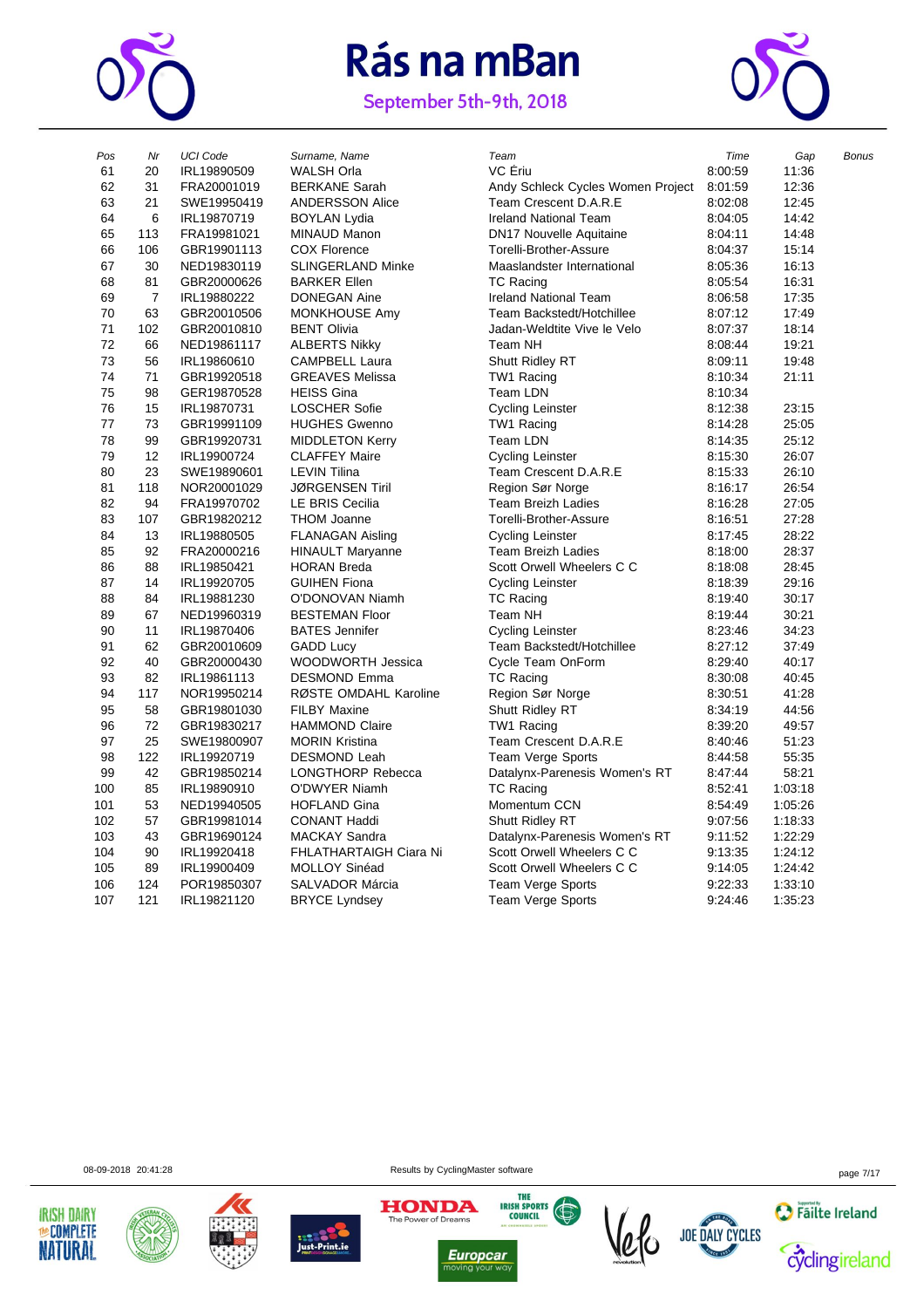



#### **Individual Classification by Time after Stage 5 : Kilkenny Criterium - Best British Rider**

| Pos                     | Nr           | <b>UCI Code</b> | Surname, Name                | Team                               | Time    | Gap     | Bonus |
|-------------------------|--------------|-----------------|------------------------------|------------------------------------|---------|---------|-------|
| $\mathbf{1}$            | $\mathbf{1}$ | GBR19970815     | <b>BARKER Megan</b>          | <b>Great Britain National Team</b> | 7:50:29 |         |       |
| $\overline{\mathbf{c}}$ | 37           | GBR19981114     | <b>HENDERSON Anna</b>        | Cycle Team OnForm                  | 7:50:49 | 0:20    |       |
| 3                       | 5            | GBR19990411     | <b>ROBERTS Jessica</b>       | <b>Great Britain National Team</b> | 7:51:20 | 0:51    |       |
| 4                       | 46           | GBR19910521     | <b>LEWIS Emma</b>            | FusionRTVeloperformance            | 7:51:59 | 1:30    |       |
| 5                       | 36           | GBR19910826     | <b>DIXON Leah</b>            | Cycle Team OnForm                  | 7:52:40 | 2:11    |       |
| 6                       | 75           | GBR19870929     | POWELL Jennifer              | TW1 Racing                         | 7:53:04 | 2:35    |       |
| $\boldsymbol{7}$        | 48           | GBR19950712     | <b>PATCH Molly</b>           | FusionRTVeloperformance            | 7:53:04 |         |       |
| 8                       | 104          | GBR19890919     | <b>FISHER Annabel</b>        | Jadan-Weldtite Vive le Velo        | 7:53:04 |         |       |
| 9                       | 109          | GBR19810901     | <b>MASSEY Laura</b>          | Torelli-Brother-Assure             | 7:53:11 | 2:42    |       |
| 10                      | 105          | GBR19801226     | <b>WILKINSON Mary</b>        | Jadan-Weldtite Vive le Velo        | 7:53:39 | 3:10    |       |
| 11                      | 97           | GBR19950818     | <b>CUTTS Francesca</b>       | Team LDN                           | 7:53:51 | 3:22    |       |
| 12                      | 4            | GBR19980414     | RAYBOULD Rebecca             | <b>Great Britain National Team</b> | 7:53:56 | 3:27    |       |
| 13                      | 65           | GBR20001012     | <b>TACEY April</b>           | Team Backstedt/Hotchillee          | 7:54:32 | 4:03    |       |
| 14                      | 110          | GBR19990917     | <b>THACKRAY Sophie</b>       | Torelli-Brother-Assure             | 7:54:40 | 4:11    |       |
| 15                      | 100          | GBR19860125     | <b>RALSTON Helen</b>         | Team LDN                           | 7:54:56 | 4:27    |       |
| 16                      | 2            | GBR19990622     | <b>CALLANDER Rhona</b>       | <b>Great Britain National Team</b> | 7:55:07 | 4:38    |       |
| 17                      | 3            | GBR19990913     | <b>HOLL Jenny</b>            | <b>Great Britain National Team</b> | 7:55:27 | 4:58    |       |
| 18                      | 108          | AUT19990910     | <b>GRUBER-STADLER Hannah</b> | Torelli-Brother-Assure             | 7:55:43 | 5:14    |       |
| 19                      | 61           | GBR20000303     | <b>ELLIS Isabel</b>          | Team Backstedt/Hotchillee          | 7:56:09 | 5:40    |       |
| 20                      | 47           | GBR19900111     | HUNTER JOHNSTON Fiona        | FusionRTVeloperformance            | 7:56:11 | 5:42    |       |
| 21                      | 101          | GBR19990818     | <b>BENNETT Elizabeth</b>     | Jadan-Weldtite Vive le Velo        | 7:56:17 | 5:48    |       |
| 22                      | 103          | GBR20001220     | <b>BULLARD Georgia</b>       | Jadan-Weldtite Vive le Velo        | 8:00:55 | 10:26   |       |
| 23                      | 106          | GBR19901113     | <b>COX Florence</b>          | Torelli-Brother-Assure             | 8:04:37 | 14:08   |       |
| 24                      | 63           | GBR20010506     | <b>MONKHOUSE Amy</b>         | Team Backstedt/Hotchillee          | 8:07:12 | 16:43   |       |
| 25                      | 102          | GBR20010810     | <b>BENT Olivia</b>           | Jadan-Weldtite Vive le Velo        | 8:07:37 | 17:08   |       |
| 26                      | 71           | GBR19920518     | <b>GREAVES Melissa</b>       | TW1 Racing                         | 8:10:34 | 20:05   |       |
| 27                      | 98           | GER19870528     | <b>HEISS Gina</b>            | Team LDN                           | 8:10:34 |         |       |
| 28                      | 73           | GBR19991109     | <b>HUGHES Gwenno</b>         | TW1 Racing                         | 8:14:28 | 23:59   |       |
| 29                      | 99           | GBR19920731     | <b>MIDDLETON Kerry</b>       | Team LDN                           | 8:14:35 | 24:06   |       |
| 30                      | 107          | GBR19820212     | <b>THOM Joanne</b>           | Torelli-Brother-Assure             | 8:16:51 | 26:22   |       |
| 31                      | 62           | GBR20010609     | <b>GADD Lucy</b>             | Team Backstedt/Hotchillee          | 8:27:12 | 36:43   |       |
| 32                      | 40           | GBR20000430     | <b>WOODWORTH Jessica</b>     | Cycle Team OnForm                  | 8:29:40 | 39:11   |       |
| 33                      | 58           | GBR19801030     | <b>FILBY Maxine</b>          | Shutt Ridley RT                    | 8:34:19 | 43:50   |       |
| 34                      | 72           | GBR19830217     | <b>HAMMOND Claire</b>        | TW1 Racing                         | 8:39:20 | 48:51   |       |
| 35                      | 42           | GBR19850214     | <b>LONGTHORP Rebecca</b>     | Datalynx-Parenesis Women's RT      | 8:47:44 | 57:15   |       |
| 36                      | 57           | GBR19981014     | <b>CONANT Haddi</b>          | Shutt Ridley RT                    | 9:07:56 | 1:17:27 |       |
| 37                      | 43           | GBR19690124     | <b>MACKAY Sandra</b>         | Datalynx-Parenesis Women's RT      | 9:11:52 | 1:21:23 |       |

08-09-2018 20:41:28 page 8/17











**Europcar** 



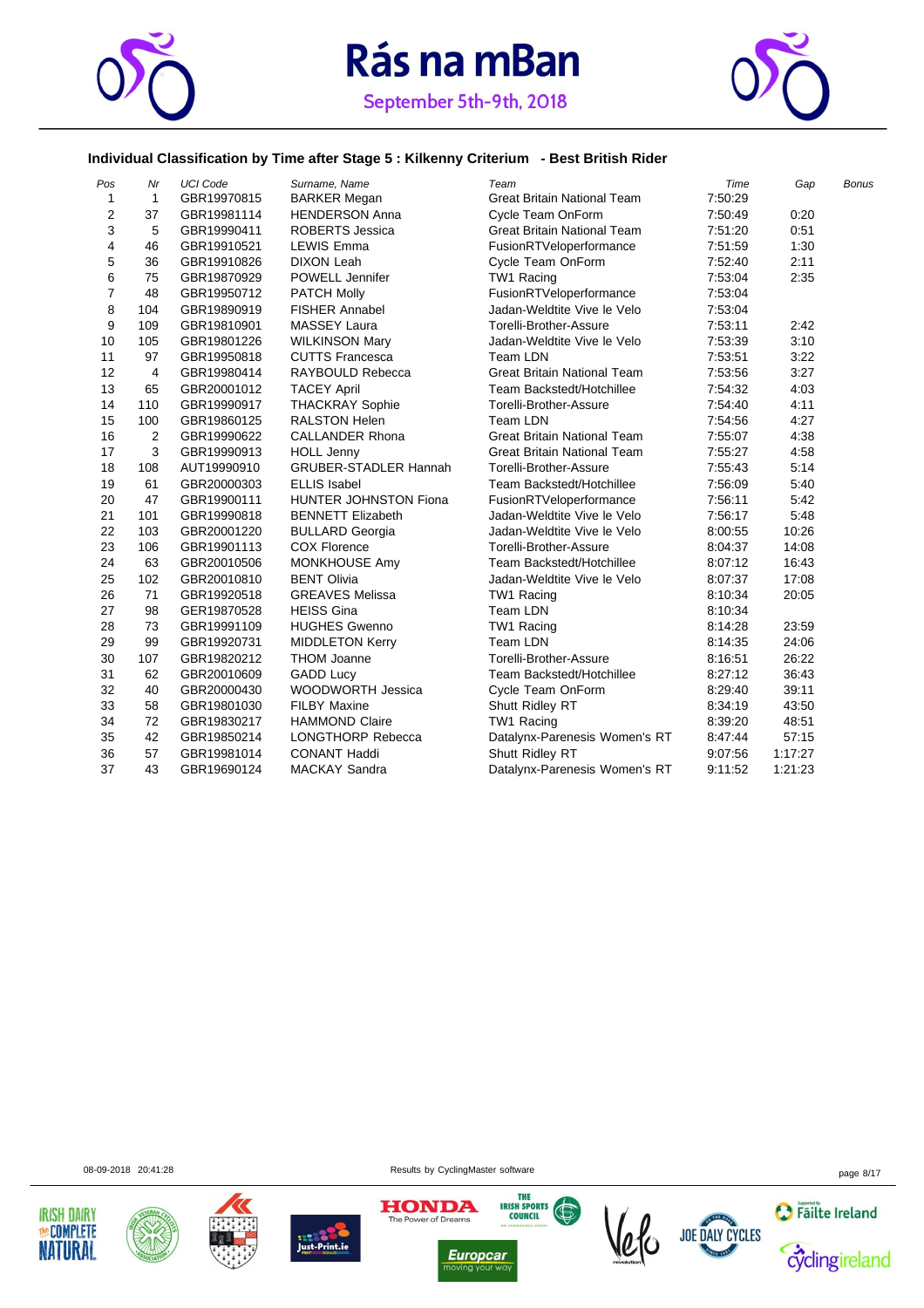



#### **Individual Classification by Time after Stage 5 : Kilkenny Criterium - Best Irish Rider**

| Pos | Nr  | <b>UCI Code</b> | Surname, Name                 | Team                      | Time    | Gap     | <b>Bonus</b> |
|-----|-----|-----------------|-------------------------------|---------------------------|---------|---------|--------------|
|     | 123 | IRL20010910     | <b>GALLAGHER Maeve</b>        | Team Verge Sports         | 7:53:20 |         |              |
| 2   | 125 | POL19861012     | WOZNIAK Agnieszka             | Team Verge Sports         | 7:58:03 | 4:43    |              |
| 3   | 68  | IRL19930705     | COTTER Imogen                 | Team NH                   | 8:00:21 | 7:01    |              |
| 4   | 17  | IRL19860424     | <b>HUGHES Hilary</b>          | VC Eriu                   | 8:00:23 | 7:03    |              |
| 5   | 16  | IRL19981230     | <b>GRIFFIN Mia</b>            | VC Ériu                   | 8:00:56 | 7:36    |              |
| 6   | 20  | IRL19890509     | <b>WALSH Orla</b>             | VC Ériu                   | 8:00:59 | 7:39    |              |
|     | 56  | IRL19860610     | <b>CAMPBELL Laura</b>         | <b>Shutt Ridley RT</b>    | 8:09:11 | 15:51   |              |
| 8   | 15  | IRL19870731     | <b>LOSCHER Sofie</b>          | Cycling Leinster          | 8:12:38 | 19:18   |              |
| 9   | 12  | IRL19900724     | <b>CLAFFEY Maire</b>          | Cycling Leinster          | 8:15:30 | 22:10   |              |
| 10  | 13  | IRL19880505     | <b>FLANAGAN Aisling</b>       | Cycling Leinster          | 8:17:45 | 24:25   |              |
| 11  | 88  | IRL19850421     | <b>HORAN Breda</b>            | Scott Orwell Wheelers C C | 8:18:08 | 24:48   |              |
| 12  | 14  | IRL19920705     | <b>GUIHEN Fiona</b>           | Cycling Leinster          | 8:18:39 | 25:19   |              |
| 13  | 84  | IRL19881230     | O'DONOVAN Niamh               | TC Racing                 | 8:19:40 | 26:20   |              |
| 14  | 11  | IRL19870406     | <b>BATES Jennifer</b>         | Cycling Leinster          | 8:23:46 | 30:26   |              |
| 15  | 82  | IRL19861113     | <b>DESMOND Emma</b>           | TC Racing                 | 8:30:08 | 36:48   |              |
| 16  | 122 | IRL19920719     | <b>DESMOND Leah</b>           | <b>Team Verge Sports</b>  | 8:44:58 | 51:38   |              |
| 17  | 85  | IRL19890910     | <b>O'DWYER Niamh</b>          | TC Racing                 | 8:52:41 | 59:21   |              |
| 18  | 90  | IRL19920418     | <b>FHLATHARTAIGH Ciara Ni</b> | Scott Orwell Wheelers C C | 9:13:35 | 1:20:15 |              |
| 19  | 89  | IRL19900409     | MOLLOY Sinéad                 | Scott Orwell Wheelers C C | 9:14:05 | 1:20:45 |              |
| 20  | 124 | POR19850307     | <b>SALVADOR Márcia</b>        | Team Verge Sports         | 9:22:33 | 1:29:13 |              |
| 21  | 121 | IRL19821120     | <b>BRYCE Lyndsey</b>          | Team Verge Sports         | 9:24:46 | 1:31:26 |              |

08-09-2018 20:41:28 Results by CyclingMaster software page 9/17











**Europcar**<br>moving your way 



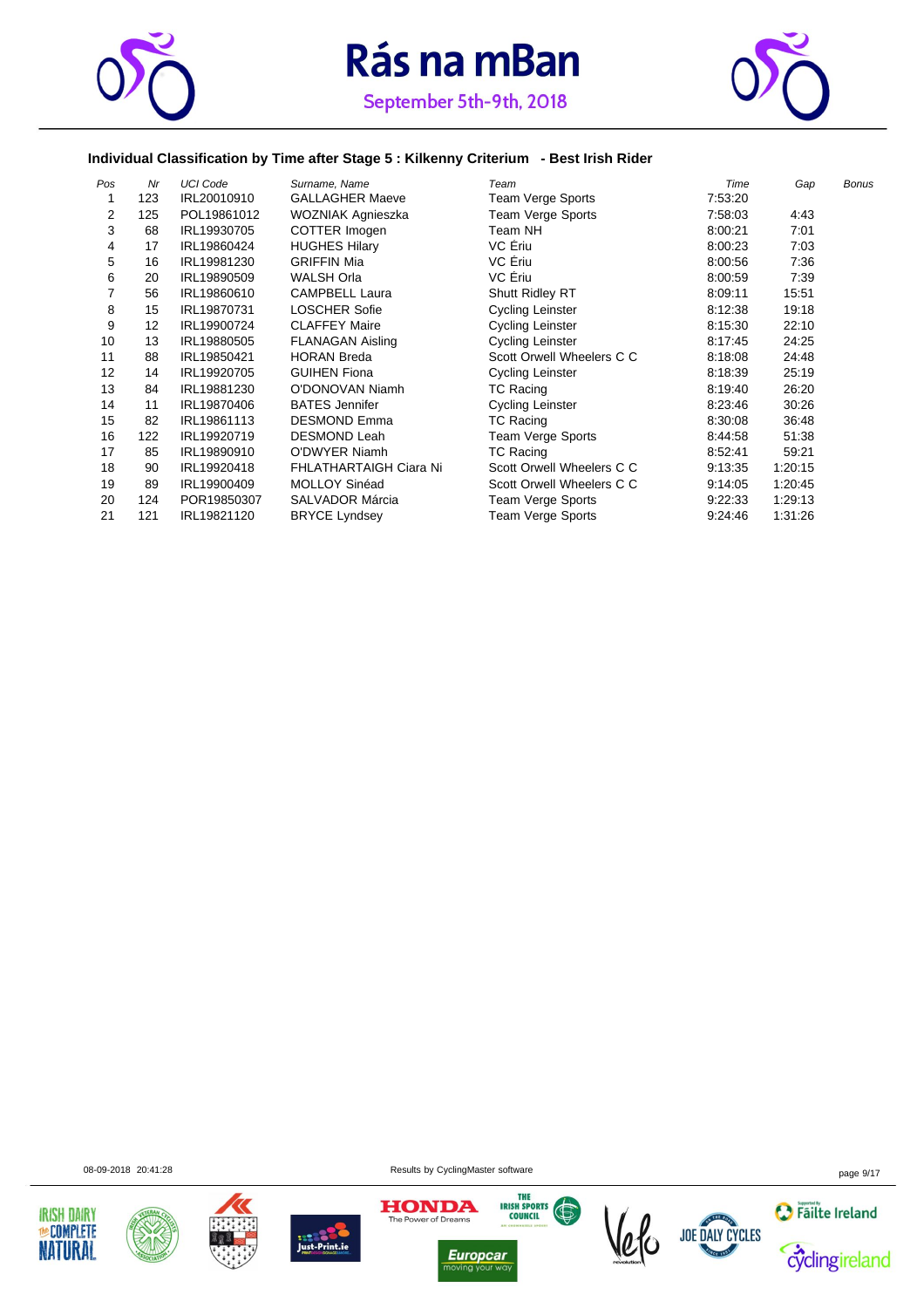

September 5th-9th, 2018



#### **Young Riders Result Stage 5 : Kilkenny Criterium**

| Pos            | Nr           | <b>UCI Code</b> | Surname, Name                     | Team                               | Time    | Gap  |
|----------------|--------------|-----------------|-----------------------------------|------------------------------------|---------|------|
| 1              | 37           | GBR19981114     | <b>HENDERSON Anna</b>             | Cycle Team OnForm                  | 54:48   |      |
| $\overline{2}$ | 78           | NOR20010215     | <b>MATHISEN Silje</b>             | Norway Sør                         | 54:48   |      |
| 3              | 33           | LUX19990803     | <b>HARSCH Anne-Sophie</b>         | Andy Schleck Cycles Women Project  | 54:48   |      |
| 4              | 4            | GBR19980414     | RAYBOULD Rebecca                  | <b>Great Britain National Team</b> | 54:48   |      |
| 5              | 16           | IRL19981230     | <b>GRIFFIN Mia</b>                | VC Ériu                            | 54:48   |      |
| 6              | 114          | FRA19991006     | <b>MORICHON Anaïs</b>             | <b>DN17 Nouvelle Aquitaine</b>     | 54:48   |      |
| $\overline{7}$ | 32           | LUX19980621     | <b>FABER Claire</b>               | Andy Schleck Cycles Women Project  | 54:48   |      |
| 8              | 54           | GBR19990326     | <b>MURPHY Lauren</b>              | Momentum CCN                       | 54:48   |      |
| 9              | 64           | SWE20010409     | <b>OLAUSSON Wilma</b>             | Team Backstedt/Hotchillee          | 54:48   |      |
| 10             | 91           | FRA19991201     | <b>ABGRALL Noemie</b>             | <b>Team Breizh Ladies</b>          | 54:48   |      |
| 11             | 5            | GBR19990411     | ROBERTS Jessica                   | <b>Great Britain National Team</b> | 54:48   |      |
| 12             | 79           | NOR20010625     | <b>MIDTSVEEN Natalie Irene</b>    | Norway Sør                         | 54:48   |      |
| 13             | 2            | GBR19990622     | <b>CALLANDER Rhona</b>            | Great Britain National Team        | 54:48   |      |
| 14             | 27           | NED19960603     | <b>GEERIS Femke</b>               | Maaslandster International         | 54:48   |      |
| 15             | $\mathbf{1}$ | GBR19970815     | <b>BARKER Megan</b>               | Great Britain National Team        | 54:48   |      |
| 16             | 26           | RSA19961121     | <b>COLYN Catherine</b>            | Maaslandster International         | 54:48   |      |
| 17             | 3            | GBR19990913     | <b>HOLL Jenny</b>                 | Great Britain National Team        | 55:37   | 0:49 |
| 18             | 101          | GBR19990818     | <b>BENNETT Elizabeth</b>          | Jadan-Weldtite Vive le Velo        | 55:39   | 0:51 |
| 19             | 65           | GBR20001012     | <b>TACEY April</b>                | Team Backstedt/Hotchillee          | 55:39   | 0:51 |
| 20             | 116          | NOR20000819     | <b>KIELLAND BJERK Thale Sofie</b> | Region Sør Norge                   | 55:39   | 0:51 |
| 21             | 103          | GBR20001220     | <b>BULLARD Georgia</b>            | Jadan-Weldtite Vive le Velo        | 55:39   | 0:51 |
| 22             | 123          | IRL20010910     | <b>GALLAGHER Maeve</b>            | Team Verge Sports                  | 55:39   | 0:51 |
| 23             | 110          | GBR19990917     | <b>THACKRAY Sophie</b>            | Torelli-Brother-Assure             | 55:39   | 0:51 |
| 24             | 61           | GBR20000303     | <b>ELLIS Isabel</b>               | Team Backstedt/Hotchillee          | 55:39   | 0:51 |
| 25             | 62           | GBR20010609     | <b>GADD Lucy</b>                  | Team Backstedt/Hotchillee          | 56:49   | 2:01 |
| 26             | 118          | NOR20001029     | <b>JØRGENSEN Tiril</b>            | Region Sør Norge                   | 56:49   | 2:01 |
| 27             | 38           | NZL19971203     | <b>JOHNSON</b> lone               | Cycle Team OnForm                  | 56:51   | 2:03 |
| 28             | 108          | AUT19990910     | <b>GRUBER-STADLER Hannah</b>      | Torelli-Brother-Assure             | 56:51   | 2:03 |
| 29             | 35           | FIN19990116     | PUSKALA Viivi                     | Andy Schleck Cycles Women Project  | 56:58   | 2:10 |
| 30             | 120          | NOR20000315     | <b>LUTRO Amalie</b>               | Region Sør Norge                   | 58:29   | 3:41 |
| 31             | 40           | GBR20000430     | <b>WOODWORTH Jessica</b>          | Cycle Team OnForm                  | 58:49   | 4:01 |
| 32             | 73           | GBR19991109     | <b>HUGHES Gwenno</b>              | TW1 Racing                         | 58:49   | 4:01 |
| 33             | 112          | FRA19971121     | <b>LAHAYE Lucie</b>               | DN17 Nouvelle Aquitaine            | 58:49   | 4:01 |
| 34             | 31           | FRA20001019     | <b>BERKANE Sarah</b>              | Andy Schleck Cycles Women Project  | 58:49   | 4:01 |
| 35             | 92           | FRA20000216     | <b>HINAULT Maryanne</b>           | Team Breizh Ladies                 | 58:49   | 4:01 |
| 36             | 94           | FRA19970702     | LE BRIS Cecilia                   | <b>Team Breizh Ladies</b>          | 58:49   | 4:01 |
| 37             | 67           | NED19960319     | <b>BESTEMAN Floor</b>             | Team NH                            | 59:49   | 5:01 |
| 38             | 81           | GBR20000626     | <b>BARKER Ellen</b>               | <b>TC Racing</b>                   | 59:49   | 5:01 |
| 39             | 102          | GBR20010810     | <b>BENT Olivia</b>                | Jadan-Weldtite Vive le Velo        | 59:49   | 5:01 |
| 40             | 57           | GBR19981014     | <b>CONANT Haddi</b>               | Shutt Ridley RT                    | 1:00:09 | 5:21 |
| 41             | 63           | GBR20010506     | <b>MONKHOUSE Amy</b>              | Team Backstedt/Hotchillee          | 1:00:09 | 5:21 |
| 42             | 113          | FRA19981021     | MINAUD Manon                      | <b>DN17 Nouvelle Aquitaine</b>     | 1:01:09 | 6:21 |

08-09-2018 20:41:28 Results by CyclingMaster software page 10/17













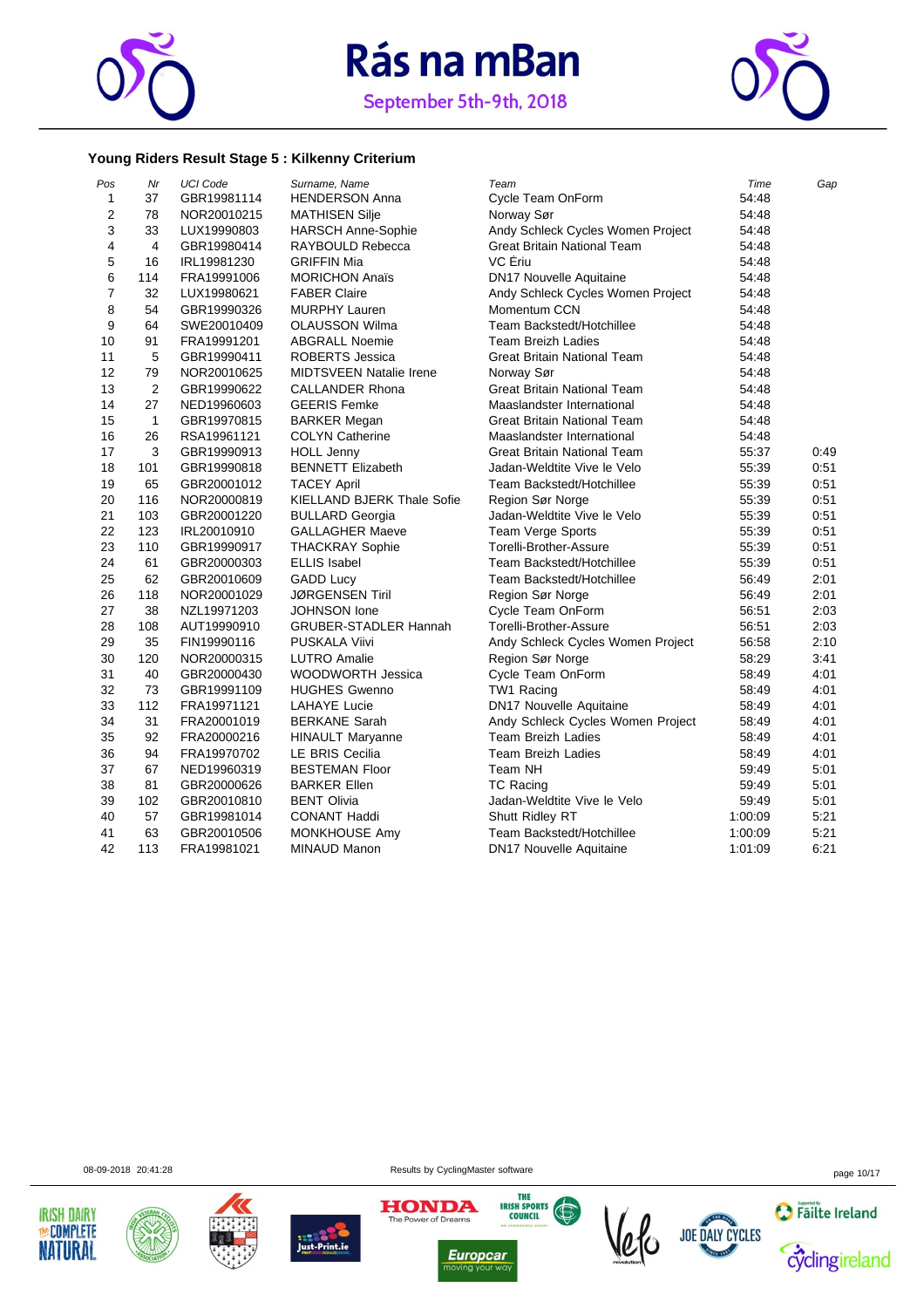



#### September 5th-9th, 2018

#### **Young Riders Classification after Stage 5 : Kilkenny Criterium**

| Pos            | Nr  | <b>UCI Code</b> | Surname, Name                     | Team                               | Time    | Gap     |
|----------------|-----|-----------------|-----------------------------------|------------------------------------|---------|---------|
| 1              | 1   | GBR19970815     | <b>BARKER Megan</b>               | <b>Great Britain National Team</b> | 7:50:29 |         |
| $\overline{2}$ | 37  | GBR19981114     | <b>HENDERSON Anna</b>             | Cycle Team OnForm                  | 7:50:49 | 0:20    |
| 3              | 33  | LUX19990803     | <b>HARSCH Anne-Sophie</b>         | Andy Schleck Cycles Women Project  | 7:51:08 | 0:39    |
| 4              | 26  | RSA19961121     | <b>COLYN Catherine</b>            | Maaslandster International         | 7:51:12 | 0:43    |
| 5              | 5   | GBR19990411     | <b>ROBERTS Jessica</b>            | <b>Great Britain National Team</b> | 7:51:20 | 0:51    |
| 6              | 91  | FRA19991201     | <b>ABGRALL Noemie</b>             | <b>Team Breizh Ladies</b>          | 7:51:20 | 0:51    |
| $\overline{7}$ | 54  | GBR19990326     | <b>MURPHY Lauren</b>              | Momentum CCN                       | 7:52:05 | 1:36    |
| 8              | 32  | LUX19980621     | <b>FABER Claire</b>               | Andy Schleck Cycles Women Project  | 7:52:43 | 2:14    |
| 9              | 64  | SWE20010409     | <b>OLAUSSON Wilma</b>             | Team Backstedt/Hotchillee          | 7:52:56 | 2:27    |
| 10             | 114 | FRA19991006     | <b>MORICHON Anaïs</b>             | <b>DN17 Nouvelle Aquitaine</b>     | 7:53:09 | 2:40    |
| 11             | 123 | IRL20010910     | <b>GALLAGHER Maeve</b>            | Team Verge Sports                  | 7:53:20 | 2:51    |
| 12             | 116 | NOR20000819     | <b>KIELLAND BJERK Thale Sofie</b> | Region Sør Norge                   | 7:53:35 | 3:06    |
| 13             | 78  | NOR20010215     | <b>MATHISEN Silje</b>             | Norway Sør                         | 7:53:40 | 3:11    |
| 14             | 4   | GBR19980414     | RAYBOULD Rebecca                  | <b>Great Britain National Team</b> | 7:53:56 | 3:27    |
| 15             | 65  | GBR20001012     | <b>TACEY April</b>                | Team Backstedt/Hotchillee          | 7:54:32 | 4:03    |
| 16             | 110 | GBR19990917     | <b>THACKRAY Sophie</b>            | Torelli-Brother-Assure             | 7:54:40 | 4:11    |
| 17             | 2   | GBR19990622     | <b>CALLANDER Rhona</b>            | Great Britain National Team        | 7:55:07 | 4:38    |
| 18             | 79  | NOR20010625     | <b>MIDTSVEEN Natalie Irene</b>    | Norway Sør                         | 7:55:10 | 4:41    |
| 19             | 27  | NED19960603     | <b>GEERIS Femke</b>               | Maaslandster International         | 7:55:26 | 4:57    |
| 20             | 3   | GBR19990913     | <b>HOLL Jenny</b>                 | Great Britain National Team        | 7:55:27 | 4:58    |
| 21             | 35  | FIN19990116     | <b>PUSKALA Viivi</b>              | Andy Schleck Cycles Women Project  | 7:55:37 | 5:08    |
| 22             | 108 | AUT19990910     | <b>GRUBER-STADLER Hannah</b>      | Torelli-Brother-Assure             | 7:55:43 | 5:14    |
| 23             | 61  | GBR20000303     | <b>ELLIS Isabel</b>               | Team Backstedt/Hotchillee          | 7:56:09 | 5:40    |
| 24             | 101 | GBR19990818     | <b>BENNETT Elizabeth</b>          | Jadan-Weldtite Vive le Velo        | 7:56:17 | 5:48    |
| 25             | 120 | NOR20000315     | <b>LUTRO Amalie</b>               | Region Sør Norge                   | 7:57:17 | 6:48    |
| 26             | 112 | FRA19971121     | <b>LAHAYE Lucie</b>               | DN17 Nouvelle Aquitaine            | 7:57:45 | 7:16    |
| 27             | 38  | NZL19971203     | JOHNSON lone                      | Cycle Team OnForm                  | 7:57:59 | 7:30    |
| 28             | 103 | GBR20001220     | <b>BULLARD Georgia</b>            | Jadan-Weldtite Vive le Velo        | 8:00:55 | 10:26   |
| 29             | 16  | IRL19981230     | <b>GRIFFIN Mia</b>                | VC Ériu                            | 8:00:56 | 10:27   |
| 30             | 31  | FRA20001019     | <b>BERKANE Sarah</b>              | Andy Schleck Cycles Women Project  | 8:01:59 | 11:30   |
| 31             | 113 | FRA19981021     | MINAUD Manon                      | <b>DN17 Nouvelle Aquitaine</b>     | 8:04:11 | 13:42   |
| 32             | 81  | GBR20000626     | <b>BARKER Ellen</b>               | <b>TC Racing</b>                   | 8:05:54 | 15:25   |
| 33             | 63  | GBR20010506     | MONKHOUSE Amy                     | Team Backstedt/Hotchillee          | 8:07:12 | 16:43   |
| 34             | 102 | GBR20010810     | <b>BENT Olivia</b>                | Jadan-Weldtite Vive le Velo        | 8:07:37 | 17:08   |
| 35             | 73  | GBR19991109     | <b>HUGHES Gwenno</b>              | TW1 Racing                         | 8:14:28 | 23:59   |
| 36             | 118 | NOR20001029     | <b>JØRGENSEN Tiril</b>            | Region Sør Norge                   | 8:16:17 | 25:48   |
| 37             | 94  | FRA19970702     | LE BRIS Cecilia                   | <b>Team Breizh Ladies</b>          | 8:16:28 | 25:59   |
| 38             | 92  | FRA20000216     | <b>HINAULT Maryanne</b>           | <b>Team Breizh Ladies</b>          | 8:18:00 | 27:31   |
| 39             | 67  | NED19960319     | <b>BESTEMAN Floor</b>             | Team NH                            | 8:19:44 | 29:15   |
| 40             | 62  | GBR20010609     | <b>GADD Lucy</b>                  | Team Backstedt/Hotchillee          | 8:27:12 | 36:43   |
| 41             | 40  | GBR20000430     | WOODWORTH Jessica                 | Cycle Team OnForm                  | 8:29:40 | 39:11   |
| 42             | 57  | GBR19981014     | <b>CONANT Haddi</b>               | Shutt Ridley RT                    | 9:07:56 | 1:17:27 |

08-09-2018 20:41:28 page 11/17









THE THE SPORTS The Power of Dreams



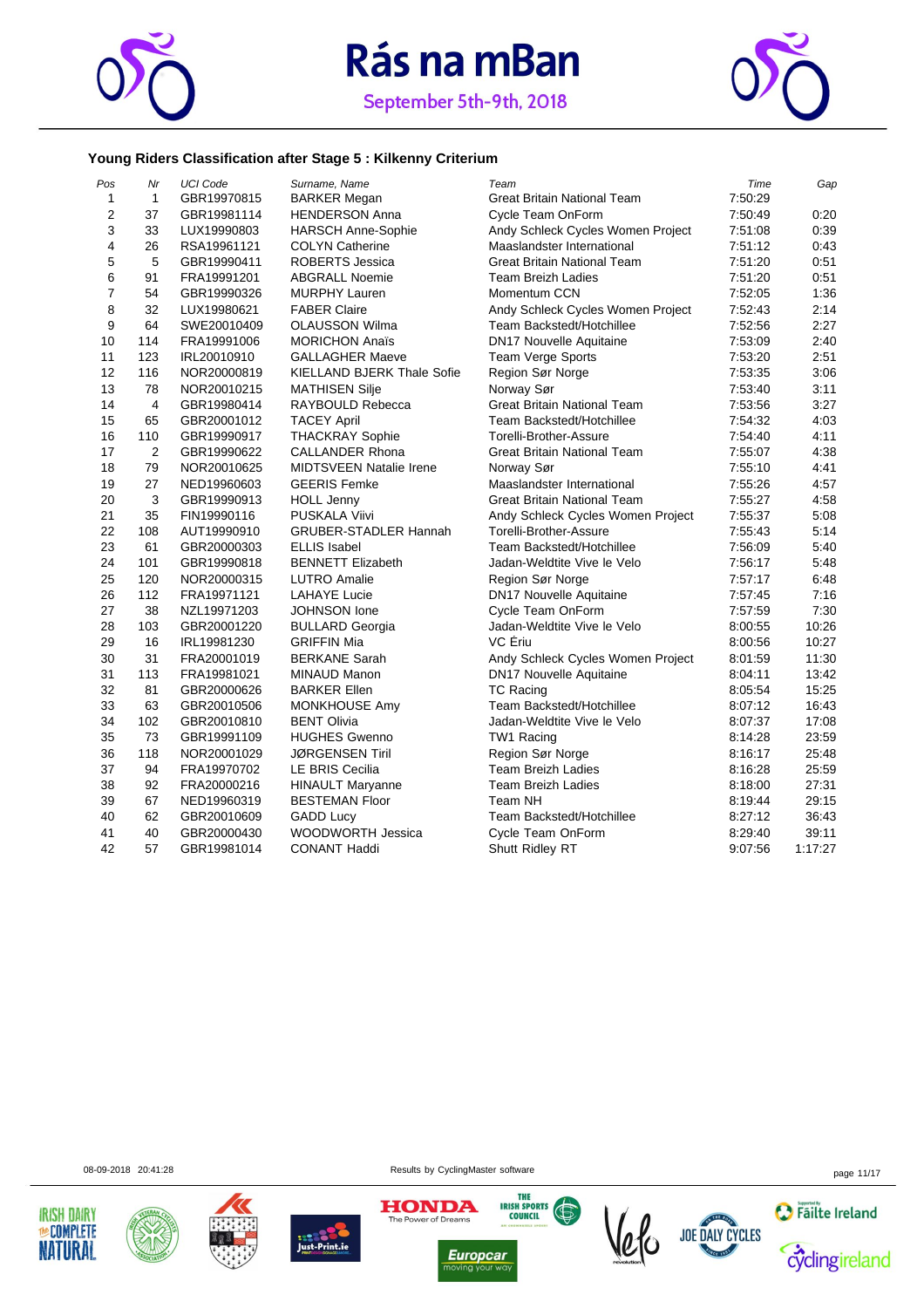





#### **Points Classification after Stage 5 : Kilkenny Criterium**

| Pos | Nr  | Name                         | Team       |    | 2              | 3  | $\overline{4}$ | 5  | Total |
|-----|-----|------------------------------|------------|----|----------------|----|----------------|----|-------|
|     | 83  | <b>JUNIPER Nicola</b>        | TCR        | 6  |                | 10 |                | 10 | 26    |
| 2   | 37  | <b>HENDERSON Anna</b>        | <b>ONF</b> | 4  | 6              | 6  |                | 8  | 24    |
| 3   | 115 | <b>SACHET Iris</b>           | <b>DNN</b> | 7  |                |    |                | 6  | 20    |
| 4   | 52  | <b>EHRLER Désirée</b>        | <b>MCC</b> |    | 8              |    |                | 9  | 17    |
| 5   | 33  | <b>HARSCH Anne-Sophie</b>    | ASC        |    | 9              | 2  |                | 4  | 15    |
| 6   | 93  | <b>DEMAY Coralie</b>         | <b>TBL</b> |    |                | 9  |                | 2  | 12    |
|     | 32  | <b>FABER Claire</b>          | <b>ASC</b> | 9  | $\overline{2}$ |    |                |    | 11    |
| 8   | 78  | <b>MATHISEN Silje</b>        | <b>NOS</b> | 3  |                |    |                | 7  | 11    |
| 9   | 69  | <b>KESSLER Nina</b>          | TNH        | 10 |                |    |                |    | 10    |
| 10  | 2   | <b>CALLANDER Rhona</b>       | <b>GBR</b> |    | 10             |    |                |    | 10    |
| 11  | 29  | <b>LØNNE Rikke</b>           | <b>MSL</b> |    |                | 8  |                |    | 9     |
| 12  | 120 | <b>LUTRO Amalie</b>          | <b>RSN</b> | 8  |                |    |                |    | 8     |
| 13  | 1   | <b>BARKER Megan</b>          | <b>GBR</b> |    |                | 7  |                |    | 7     |
| 14  | 86  | <b>CREAMER Lauren</b>        | SOW        |    |                |    |                | 5  | 5     |
| 15  | 108 | <b>GRUBER-STADLER Hannah</b> | TBA        |    | 5              |    |                |    | 5     |
| 16  | 26  | <b>COLYN Catherine</b>       | <b>MSL</b> |    |                | 3  |                |    | 3     |
| 17  | 64  | <b>OLAUSSON Wilma</b>        | <b>TBH</b> |    | 3              |    |                |    | 3     |
| 18  | 4   | RAYBOULD Rebecca             | <b>GBR</b> |    |                |    |                | 3  | 3     |
| 19  | 104 | <b>FISHER Annabel</b>        | <b>JWV</b> |    |                |    |                |    |       |













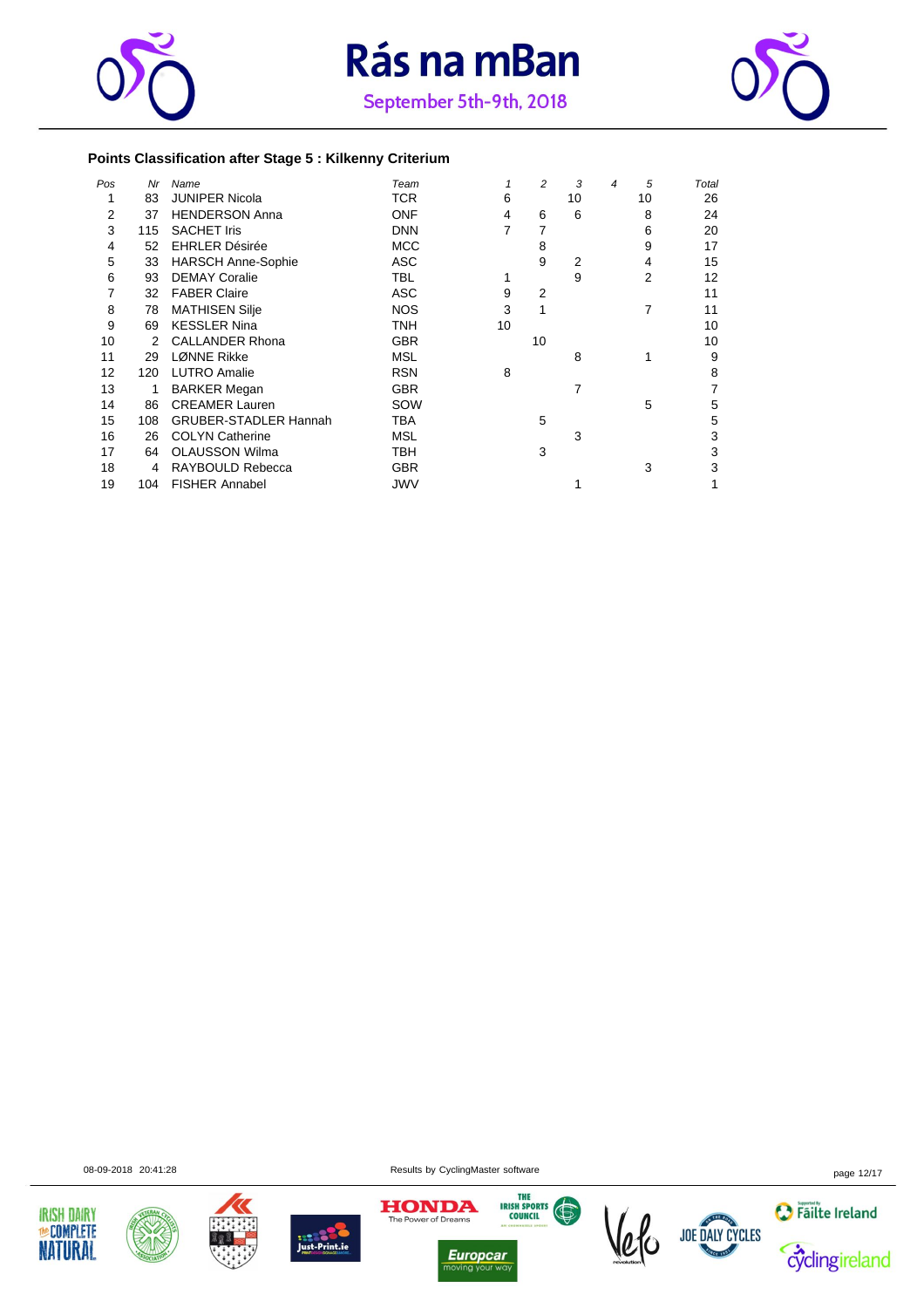





#### **Queen of the Mountains Classification after Stage 5 : Kilkenny Criterium**

| Pos           | Nr  | UCI Code    | Surname, Name                     | Team                               | Points |
|---------------|-----|-------------|-----------------------------------|------------------------------------|--------|
|               | 83  | GBR19810812 | <b>JUNIPER Nicola</b>             | <b>TC Racing</b>                   | 51     |
| $\mathcal{P}$ | 19  | IRL19940503 | <b>SHARPE Alice</b>               | VC Eriu                            | 28     |
| 3             | 93  | FRA19921010 | <b>DEMAY Coralie</b>              | <b>Team Breizh Ladies</b>          | 25     |
| 4             | 29  | DEN19880303 | LØNNE Rikke                       | Maaslandster International         | 15     |
| 5             |     | GBR19970815 | <b>BARKER Megan</b>               | <b>Great Britain National Team</b> | 6      |
| 6             | 37  | GBR19981114 | <b>HENDERSON Anna</b>             | Cycle Team OnForm                  | 4      |
|               | 104 | GBR19890919 | <b>FISHER Annabel</b>             | Jadan-Weldtite Vive le Velo        | 3      |
| 8             | 116 | NOR20000819 | <b>KIELLAND BJERK Thale Sofie</b> | Region Sør Norge                   | 3      |













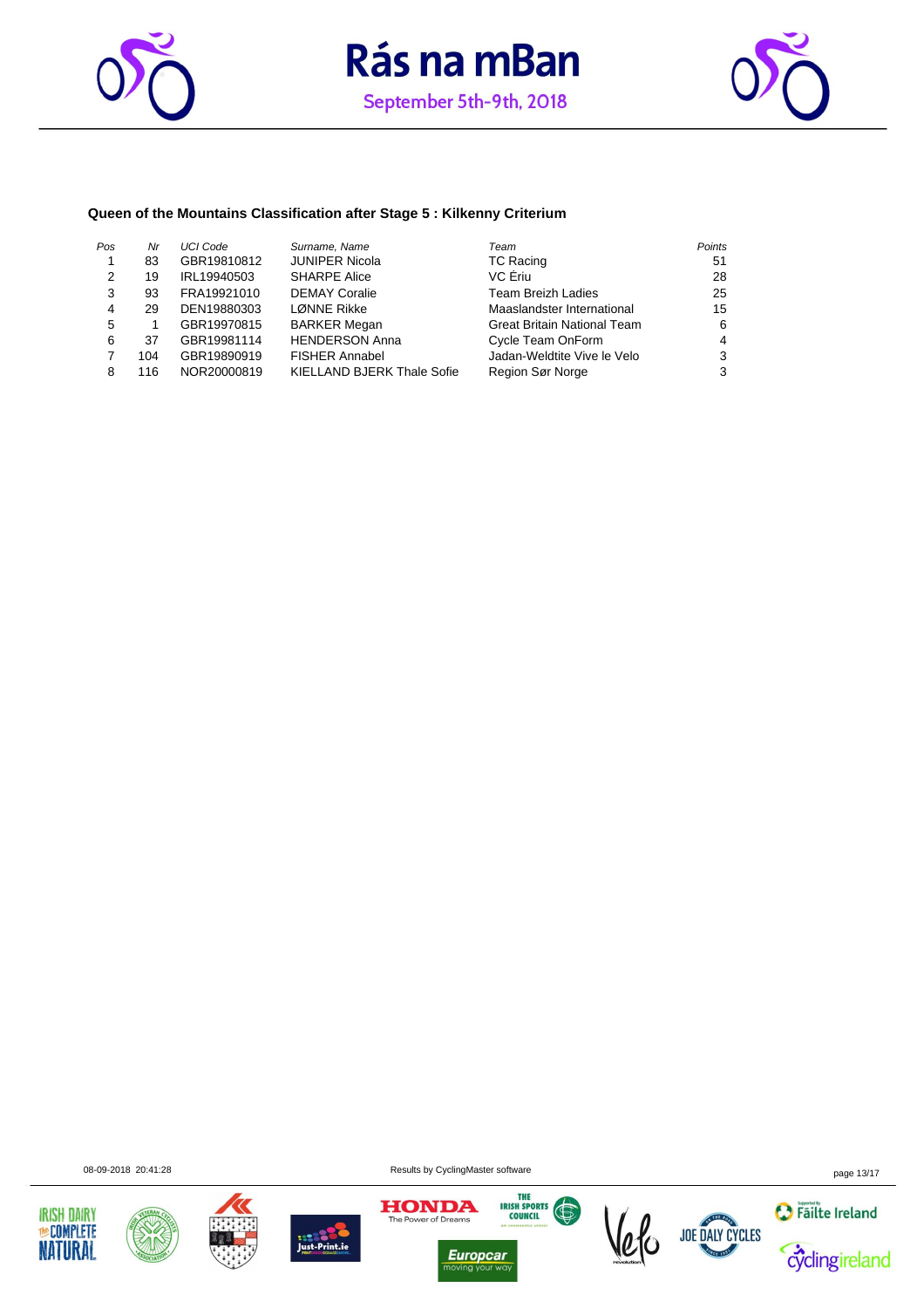





#### **Team Classification Stage 5 : Kilkenny Criterium**

| Pos | Team                               |            | Time    | Gap   |
|-----|------------------------------------|------------|---------|-------|
| 1   | <b>DN17 Nouvelle Aquitaine</b>     | <b>DNN</b> | 2:44:24 |       |
| 2   | <b>Great Britain National Team</b> | <b>GBR</b> | 2:44:24 |       |
| 3   | Andy Schleck Cycles Women Project  | ASC        | 2.44.24 |       |
| 4   | Cycle Team OnForm                  | ONF        | 2:44:24 |       |
| 5   | Maaslandster International         | <b>MSL</b> | 2:44:24 |       |
| 6   | <b>Ireland National Team</b>       | IRL        | 2:44:24 |       |
| 7   | VC Eriu                            | <b>VCE</b> | 2:44:24 |       |
| 8   | Team Backstedt/Hotchillee          | TBH        | 2:46:06 | 1:42  |
| 9   | FusionRTVeloperformance            | <b>FRV</b> | 2:46:27 | 2:03  |
| 10  | Jadan-Weldtite Vive le Velo        | JWV        | 2:46:57 | 2:33  |
| 11  | Torelli-Brother-Assure             | TBA        | 2:47:18 | 2:54  |
| 12  | <b>Team Breizh Ladies</b>          | <b>TBL</b> | 2:48:25 | 4:01  |
| 13  | Team LDN                           | LDN.       | 2:49:14 | 4:50  |
| 14  | Momentum CCN                       | <b>MCC</b> | 2:49:25 | 5:01  |
| 15  | Team NH                            | TNH        | 2:50:28 | 6:04  |
| 16  | Region Sør Norge                   | <b>RSN</b> | 2:50:57 | 6:33  |
| 17  | Team Verge Sports                  | TVS        | 2:52:59 | 8:35  |
| 18  | Scott Orwell Wheelers C C          | SOW        | 2:54:26 | 10:02 |
| 19  | TW1 Racing                         | TW1        | 2:54:29 | 10:05 |
| 20  | <b>TC Racing</b>                   | TCR        | 2:54:46 | 10:22 |
| 21  | Cycling Leinster                   | LEI        | 2:56:27 | 12:03 |
| 22  | Team Crescent D.A.R.E              | CRE        | 2:56:49 | 12:25 |
| 23  | Shutt Ridley RT                    | <b>SHR</b> | 2:57:47 | 13:23 |

#### **General Team Classification after Stage 5 : Kilkenny Criterium**

| Team                              |            | Time     | Gap     |
|-----------------------------------|------------|----------|---------|
| Great Britain National Team       | <b>GBR</b> | 23:35:40 |         |
| Maaslandster International        | MSL        | 23:35:57 | 0:17    |
| Andy Schleck Cycles Women Project | ASC        | 23:37:18 | 1:38    |
| DN17 Nouvelle Aquitaine           | <b>DNN</b> | 23:37:34 | 1:54    |
| <b>Team Breizh Ladies</b>         | TBL        | 23:37:51 | 2:11    |
| Cycle Team OnForm                 | <b>ONF</b> | 23:38:00 | 2:20    |
| FusionRTVeloperformance           | <b>FRV</b> | 23:38:28 | 2:48    |
| <b>Ireland National Team</b>      | <b>IRL</b> | 23:38:48 | 3:08    |
| Jadan-Weldtite Vive le Velo       | <b>JWV</b> | 23.41.48 | 6:08    |
| Torelli-Brother-Assure            | TBA        | 23:43:34 | 7:54    |
| Team Backstedt/Hotchillee         | TBH        | 23:43:37 | 7:57    |
| VC Eriu                           | <b>VCE</b> | 23:47:22 | 11:42   |
| Momentum CCN                      | <b>MCC</b> | 23:49:55 | 14:15   |
| Team NH                           | TNH        | 23:50:43 | 15:03   |
| Team LDN                          | <b>LDN</b> | 23:52:42 | 17:02   |
| TW1 Racing                        | TW1        | 24:03:22 | 27:42   |
| Region Sør Norge                  | <b>RSN</b> | 24:07:09 | 31:29   |
| <b>TC Racing</b>                  | TCR        | 24:14:23 | 38:43   |
| Team Crescent D.A.R.E             | <b>CRE</b> | 24:33:24 | 57:44   |
| Team Verge Sports                 | TVS        | 24:36:21 | 1:00:41 |
| Cycling Leinster                  | LEI        | 24:43:39 | 1:07:59 |
| Scott Orwell Wheelers C C         | SOW        | 25 05:48 | 1:30:08 |
| <b>Shutt Ridley RT</b>            | <b>SHR</b> | 25:51:26 | 2:15:46 |
|                                   |            |          |         |

**IRISH DAIRY MeCOMPLETE** 

**NATURAL** 







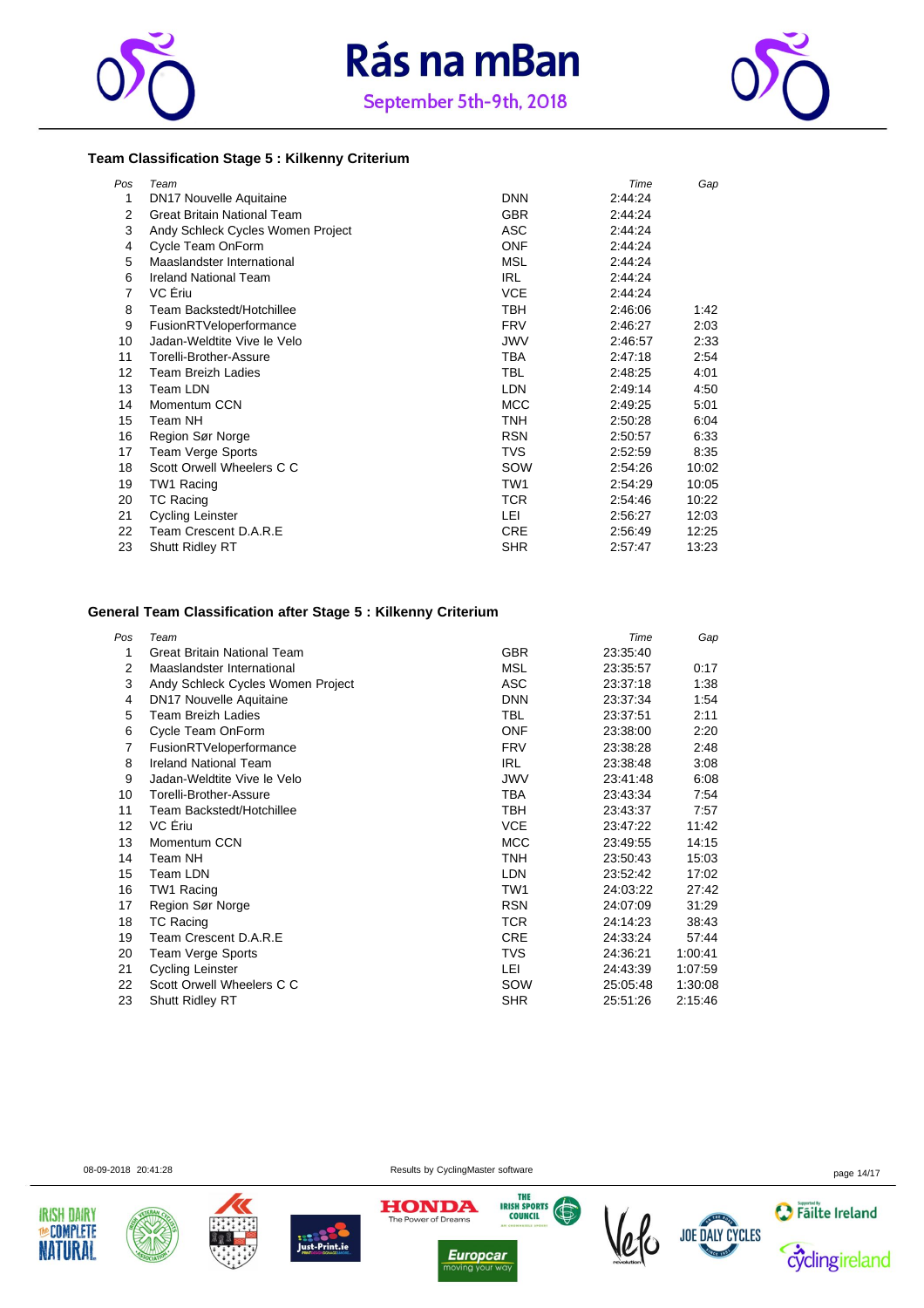





#### **Best Irish Based Team Classification after Stage 5 : Kilkenny Criterium**

| Pos | Team                      |            | Time     | Gap     |
|-----|---------------------------|------------|----------|---------|
|     | VC Ériu                   | <b>VCE</b> | 24:02:18 |         |
|     | 2 Team Verge Sports       | <b>TVS</b> | 24:36:21 | 34:03   |
|     | <b>Cycling Leinster</b>   | LEI        | 24:43:39 | 41:21   |
|     | TC Racing                 | TCR        | 25:42:29 | 1:40:11 |
| 5.  | Scott Orwell Wheelers C C | SOW        | 26:33:03 | 2:30:45 |













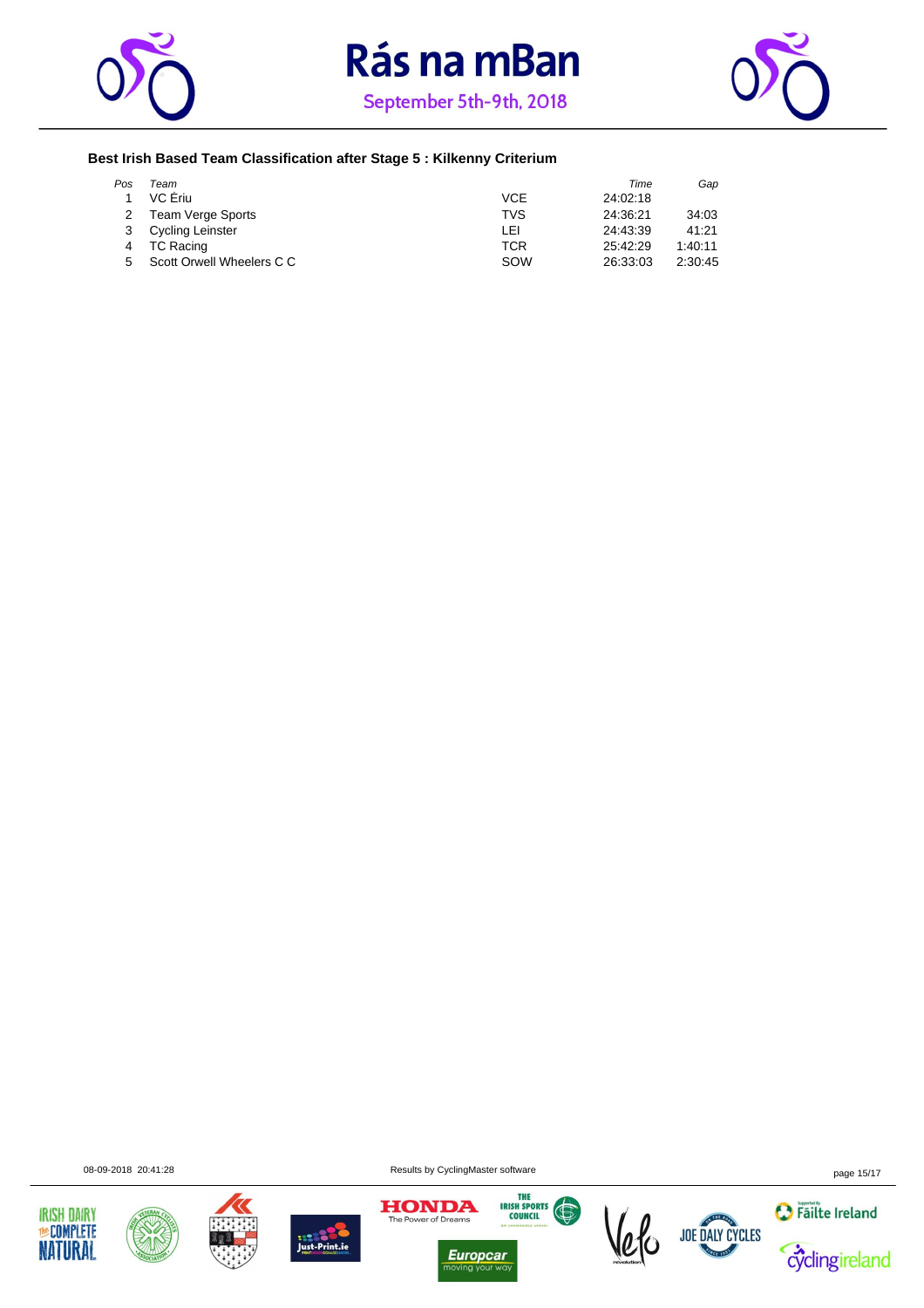





#### **Order of Team Cars - Stage 6 : Kilkenny - Kilkenny**

| Order | teamNr | Team                               | Abr             | Nation     |
|-------|--------|------------------------------------|-----------------|------------|
| 1     | 19     | <b>Team Breizh Ladies</b>          | <b>TBL</b>      | <b>FRA</b> |
| 2     | 17     | <b>TC Racing</b>                   | <b>TCR</b>      | IRL.       |
| 3     | 6      | Maaslandster International         | <b>MSL</b>      | <b>NED</b> |
| 4     | 1      | <b>Great Britain National Team</b> | <b>GBR</b>      | <b>GBR</b> |
| 5     | 8      | Cycle Team OnForm                  | <b>ONF</b>      | <b>GBR</b> |
| 6     | 7      | Andy Schleck Cycles Women Project  | ASC             | LUX.       |
| 7     | 2      | <b>Ireland National Team</b>       | <b>IRL</b>      | IRL        |
| 8     | 10     | FusionRTVeloperformance            | <b>FRV</b>      | <b>GBR</b> |
| 9     | 11     | Momentum CCN                       | <b>MCC</b>      | <b>NED</b> |
| 10    | 23     | <b>DN17 Nouvelle Aquitaine</b>     | <b>DNN</b>      | <b>FRA</b> |
| 11    | 4      | VC Ériu                            | <b>VCE</b>      | IRL.       |
| 12    | 18     | Scott Orwell Wheelers C C          | SOW             | <b>IRL</b> |
| 13    | 13     | Team Backstedt/Hotchillee          | TBH             | <b>GBR</b> |
| 14    | 15     | TW1 Racing                         | TW <sub>1</sub> | <b>GBR</b> |
| 15    | 21     | Jadan-Weldtite Vive le Velo        | <b>JWV</b>      | <b>GBR</b> |
| 16    | 22     | Torelli-Brother-Assure             | <b>TBA</b>      | <b>GBR</b> |
| 17    | 25     | <b>Team Verge Sports</b>           | <b>TVS</b>      | IRL.       |
| 18    | 24     | Region Sør Norge                   | <b>RSN</b>      | NOR.       |
| 19    | 16     | Norway Sør                         | <b>NOS</b>      | <b>NOR</b> |
| 20    | 20     | Team LDN                           | <b>LDN</b>      | <b>GBR</b> |
| 21    | 14     | Team NH                            | <b>TNH</b>      | <b>NED</b> |
| 22    | 5      | Team Crescent D.A.R.E              | <b>CRE</b>      | <b>SWE</b> |
| 23    | 12     | Shutt Ridley RT                    | <b>SHR</b>      | <b>GBR</b> |
| 24    | 3      | <b>Cycling Leinster</b>            | LEI             | <b>IRL</b> |
| 25    | 9      | Datalynx-Parenesis Women's RT      | <b>DPW</b>      | <b>GBR</b> |











 $\frac{1}{10}$ 





08-09-2018 20:41:28 page 16/17